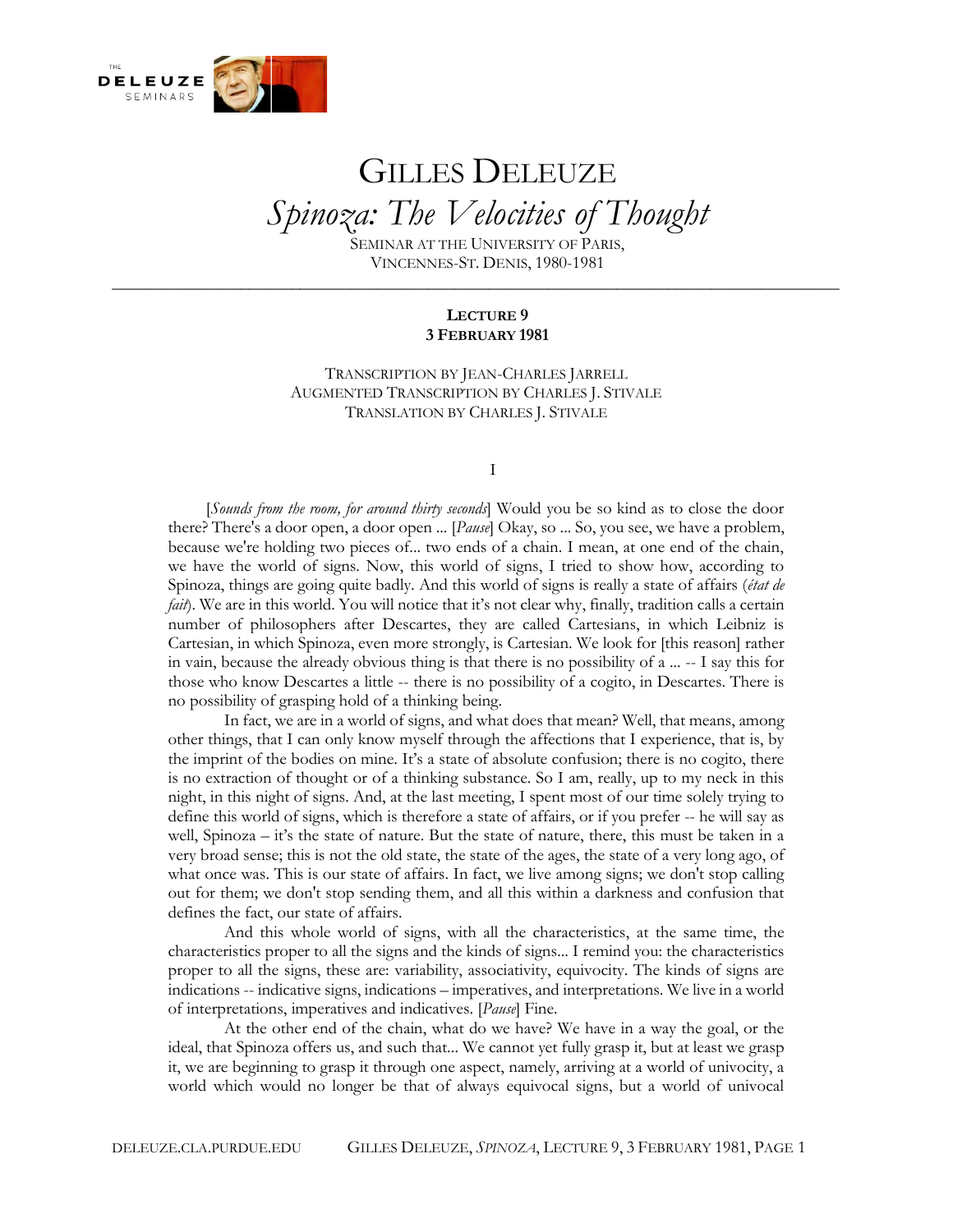

expressions, where what is said, is said in one and the same sense for everything about which it's said.

In contrast to obscure and confused signs, I might as well call it the world of luminous expressions. We have seen the role of light in this, that language is light. We have seen the whole theme of the seventeenth [century] in this respect, this kind of optical world of light. Notice that already, when I say: "arriving at a language of univocity", I am posing a little bit more than a simple question because if that is what I am proposing, the question itself gives me certain rules. I mean, it's not about turning expressions that were equivocal into ones that are no longer so, because things never work like that. There are signs or expressions that are fundamentally condemned to equivocity.

Let's take two examples. I am asking the question: "Does God have an understanding?" And I remain at the level of the question, of the analysis of the question; I do not pretend to answer. I can already specify, at the level of this question "Does God have an understanding?", I can already say: if it has an understanding, this is not in the same sense as man has one. Why? For the simple reason that if God has an understanding, this is an infinite understanding that differs in nature from ours. If God has an understanding, then I cannot escape the following consequence, namely, that the word "understanding" is expressed with two meanings, at least with two meanings. When this is said of God and when this is said of man, this is not expressed in the same sense. So, from the point of view of a Spinozist rule, the matter is already judged: God cannot have an understanding. If man has an understanding, God does not. Fine. You see that already, just the question, asking the question about univocity is already enough to eliminate a certain type of expression.

Second question: is God substance? Here it's more complicated. If I say: is God substance? ... -- I am still trying to develop the question, not to answer it, eh? without answering it. I am trying to develop the question -- If God is substance, it's one thing or another: either man also is substance, or else man will not be substance. I'm continuing to develop [this]. Suppose that God is substance, and man too. In that case, substance is an ambiguous word, since it cannot be with the same sense that God is substance and that man is substance. Why can't it be the same way? It cannot be with the same sense because God will be said to be substance as it is uncreated, as was said at that time, "insofar as it is the cause of itself", whereas man will be substance within his own status as a creature. So, substance will be expressed in two ways, of uncreated being and of the creature.

Moreover, this will be expressed in three senses, of the bodily creature and of the thinking creature. Henceforth, I can say -- you see, just by analyzing the question --, if God is substance, with my rule of univocity, with my rule of univocity, I must say: if God is substance ... -- I don't know anything yet, but we are assuming God is substance -- it will be necessary in that case, if there is univocity, it will be necessary in that case that the man is not so. So, just the question of univocity -- just the question insofar as being a question -- univocity allows me to set certain rules in advance. That does not prevent us from not being so greatly advanced since we are holding on to the two ends [of the chain] once again: the world of signs, which defines our state of affairs -- obscure signs, our desire, and why this desire, where does this desire come from? -- our desire to accede to a world of luminous expressions, a world of univocity. But the more I turn toward signs, the less I see the possibility of getting away from them. How might one escape from this world of signs which defines confusion, which defines obscurity, or which defines the very original conception, there, that Spinoza creates of the inadequate, with his three very formidable capstones: the indicative, the imperative, the interpretative?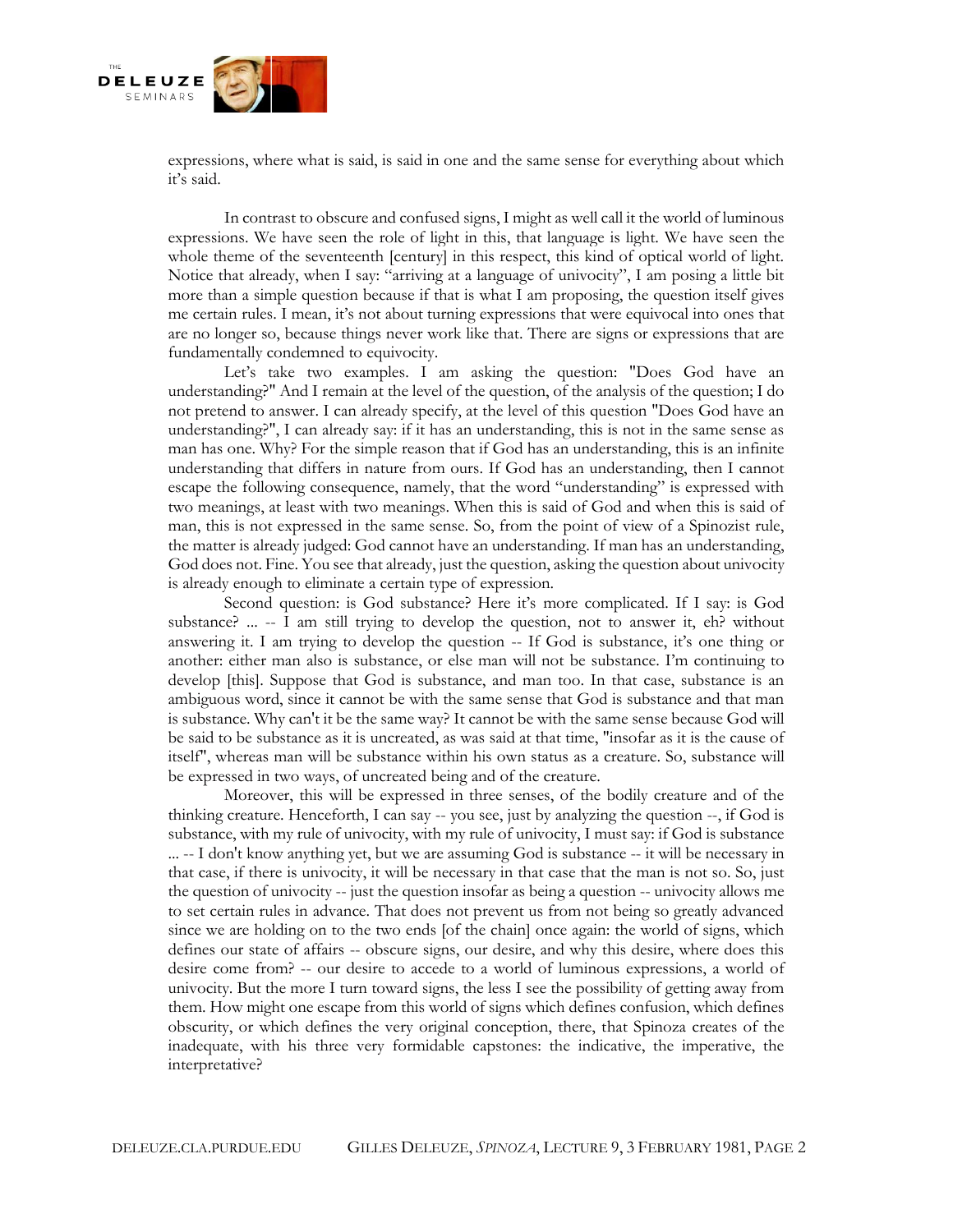

So, there, we are blocked; we are blocked. We cannot advance, so that in your reading of Spinoza, you have to say: well, then, how he can, how he can move forward? What means does he have? I mean, there are times when you don't have a choice. Once again, we are faced with something that's a dead end. We are locked into the world of signs. So, you see, you can say to yourself, there is always a way out. You can say to yourself, "Well, very well, you just have to get used to it. Let's stay in the world of signs!" But, once again, the entire seventeenth century provided a critique of the world of signs. Why did this century critique the world of signs? No doubt because the Middle Ages, and even the Renaissance, developed magnificent, not even theories, magnificent practical theories of signs, and the reaction, the reaction of the seventeenth century, was this critique of signs, to oppose in it the purely optical laws of the clear and distinct idea, of the luminous idea.

So fine, and Spinoza belong to that. So how does he get out of this? So, I only see one way. We say to ourselves, well, there would only be one way -- it's if we had forgotten something -- in the world of signs. It would be necessary -- that's the ideal, you understand --, we would get out if ... -- under the conditions of this problem --, we would get out if we had forgotten a fourth type of sign, notably, if there were rather bizarre signs, in the world of signs, which give us not the certainty, but the possibility of getting out of signs. These would be some strange signs. [*Pause*] So if ... if we could play with these signs, of course, they would still be equivocal; these signs would be completely equivocal since, on the one hand, they would be fully part of the world of signs, but on the other hand, they would give us a kind of possibility to get out of the world of signs, if we knew how to use them, if we knew how to use them. Well then, I get the impression that constantly in Spinozism, in Spinoza, there is a kind of functionalism; what interests him is really the functions, how things can work. So, signs, which by their function, which by their nature would be signs, this would be quite paradoxical: by their nature, they would be signs, but by their function, they could bring us out of the world of signs.

And what did we forget then? Let's find out, if I tell myself that we forgot something. You sense that we have forgotten something, that this world of signs, in fact, it does not close on itself, as I presented it. Indeed, what did I say about these signs? Well, I said, there are three kinds. In fact, you sense that there are going to be four. Fortunately! Fortunately, otherwise, otherwise we would be condemned to the first kind of knowledge. What a drama, then.

This world of signs, I said: these are indications, on the one hand. What are the indications? You remember, there you just have to pay close attention; it's not difficult, all that, but we just need to pay attention. The indications are the effects of an external body on mine; it's the imprint of an external body on mine. It's the trace, it's the imprint. And that's what Spinoza calls affections, *affectio*, or ideas, or perceptions. [*Pause*] These are perceptions, for example, the imprint of the sun on my body, when I say "oh, it's hot!" [*Pause*]

A second type of signs, the imperatives. We have seen how they emerge from perceptions, in the form of final causes. This time, the final causes are in the realm of the imagination. These are, as was said in the Middle Ages, creatures of imagination, or fictions. A second kind of signs are fictions, based on final causes.

A third type of signs: interpretations. This time, it's abstractions, interpretations. I abstract an idea of a mountain, and I say, "God is the highest of mountains, it is the mountain of mountains". It's a pure abstract. You see, perception, fiction, abstraction.

What have I forgotten? Perceptions, I said, these are -- if needs be, in the rigor of Spinozist terminology -- these are perceptions; it's the same as affections, *affectio*, or ideas. But you remember that there was something else, and that in the previous meetings, I indeed distinguished, in the very terms of Spinoza, *affectios* and *affectus*. *Affectio* is therefore the idea ... -- or perceptions, this is the same – it's the idea of the imprint of an external body on mine.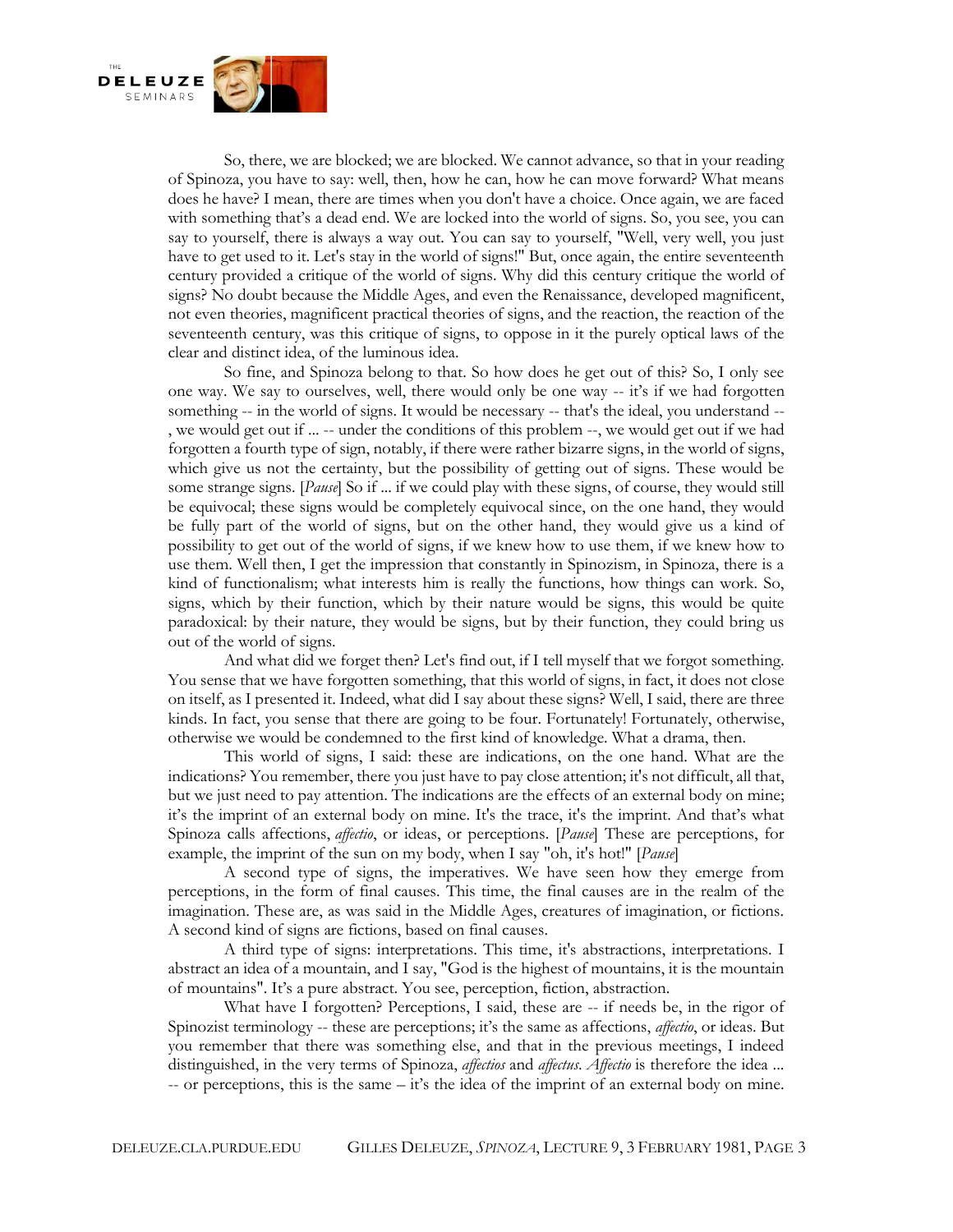

Each time, I have affections; only, as soon as I turn my head, my affection changes. So, affection is always the instantaneous slice.

And I said: there is affect, *affectus*, what is it? I can say of any affection, at a given moment -- the affections that I experience at a given moment, you remember, there, the terminology of Spinoza is very strict, but if you cannot recall it, you cannot understand -- at any moment, the affections that I experience at this time realize -- realize -- my power of action (*puissance*). My power of action is realized under and through the affections which I experience at one moment or another. That's a very clear proposition. But henceforth, that does not prevent any affection, at a given moment, if I introduce the dimension of duration, from realizing my power of action, but it does not realize my power of action without causing it to vary within certain bounds, specifically: my power of action is realized by affections anyway, as perfectly as it can be anyway, but in such a way that sometimes this power is diminished compared to the previous state, and sometimes this power is increased compared to the previous state.

And what Spinoza calls affect, in contrast with affection, is the increase or decrease, that is, the passage. Affect is the passage from one affection to another affection, but affect is not an *affectio*; it's not an affection. It is the passage from one affection to another, once it's said that this passage envelops, implies, either an increase in my power of action or a decrease in my power of action, which in any case is realized through affection, to a particular degree. This has to be very, very clear. If you understand that -- before being sure that it is clear, that is, that ... – I'll start over again if this is not very clear because, otherwise, you can no longer understand anything, I believe. I'll add this: henceforth, we've taken hold of our fourth kind of sign. We do not know what use it will be for us, but I can see that I had neglected a fourth type of sign.

Let's go back to my *affectios*. These are indicative signs. Let's try to clarify. Indicative signs, that means effects of a body on mine. It indicates, it indicates, in part, the nature of the external body, and in large part, the nature of my affected body. [*Pause*] Fine. Any affection is as perfect as it can be. In other words, what Spinoza... This perfection, what is it? It's the quantity of reality, says Spinoza, the quantity of reality that it envelops. All affection envelops a quantity of reality. You see, it's true that the sun has such a particular effect on my body. So, it is certainly false when, from this effect, I draw conclusions about the nature of the sun, but on the other hand, it is true that it has such a particular effect on my body. This affection, insofar as being true, is defined by a quantity of reality. To use simple mathematical terms, one might say there that this is a scalar quantity. It's worth what it's worth, there you go. There are quantities of reality. An affection has more or less reality.

When I go on to the *affectus*, the passage, that is, increase in power of action or decrease in power of action, this is not at all a quantity of reality, there. What is this? It's much more what one could be called a vector quantity. Increase in power of action, decrease in power of action are two vectors. The rule of vector quantity is not at all the same as the rule of scalar quantity. So, we've gotten hold of something here. The fourth kind of sign, that I had neglected, is the vector signs. Increases in power of action or decreases in power of action, that is, *affectus*, affects, are signs. Signs of what? The *affectus* are signs of the increase or the decrease in power of action. What are the *affectus*? At least, the basic *affectus*, the basic affects, as we have seen, are joy and sadness; joy equals increase in power of action, sadness equals decrease in power of action, these are the two vectors. Well, I would say sadness and joy are the vector signs. Is this okay?

So, we have made a little progress, but it will be useful for us because we only have one question left; obviously it will be complicated. The question that remains to us is: well, fine, well, how can vector signs, assuming they can, allow us to get out of the world of signs?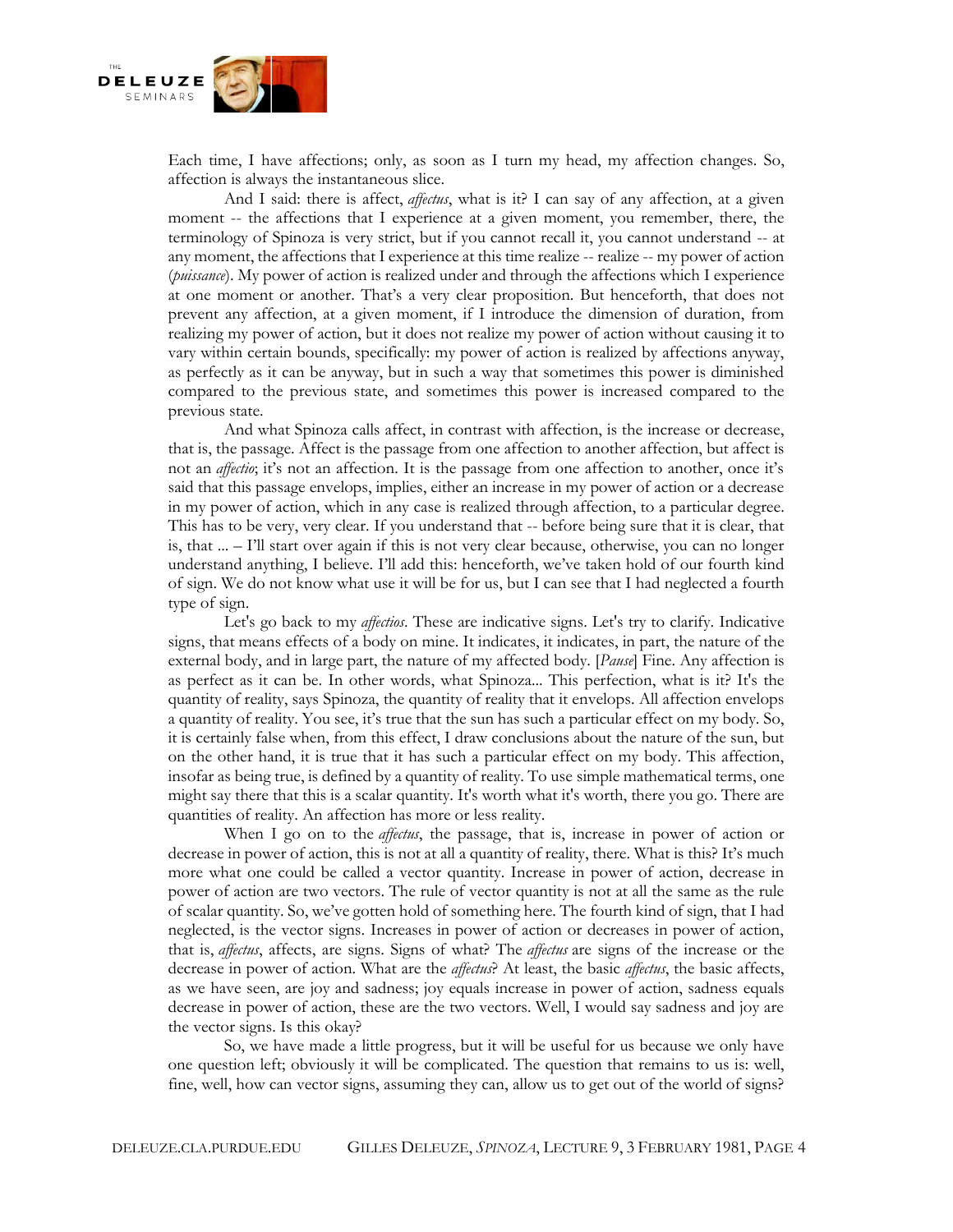

And in fact, I believe very strongly here that for Spinoza, if there were not this fourth type of sign, these increases and decreases in power of action, we would be condemned to the inadequate; we would be condemned there, you realize; we would be condemned to this dark world, this nocturnal world, there, of affections. And henceforth, imperatives, and... If it weren't for joy and sadness, it's strange: it's as if joy and sadness, increases and decreases in power of action -- maybe not the two ...--, but it's as if, in the dark world of signs, in the nocturnal world of signs, as if the affects were already like little glimmers of light, little lights like that, like kinds of glow worms. Fine.

This may be what will open us up to the optical world. Joy and sadness? Probably not, probably not both. No doubt there is a bad vector, there is a ... If these are vector signs, joy and sadness, there is a vector that pushes us back into the world of signs, it would be fine. And then a vector  $-i\dot{t}$ 's a question of getting onto this vector, as we say, getting onto a vector -- there would be two vectors, so, you see: a vector, like this [*Deleuze makes a gesture in one direction*], and then a vector like that [*Deleuze makes a gesture in another direction*]. There is one that pushes us back into the world of signs, and there is one that makes us spurt forth -- or that can do so, it's not sure ...--, which contains a chance of getting us out of the world of signs. You feel in advance that this good vector is joy. There we are.

So, that's precisely where I am; we have made a bit of progress, nonetheless. That's precisely where I am: and how, how does this vector operate? So here, I am making a very solemn, very heartfelt appeal, because… I'll start all over again if this is not very, very clear. I mean, as everything else depends on this point, I don't want to move on if... I mean, here's exactly what must occur, that you have understood, that I stated very clearly the ways in which affects are a fourth kind of sign. If you did not understand this, I'll start over again. [*Pause*] Is this okay? ... Yes? ... Yes? ... So, I'll continue. Fine… fine, fine, fine… And you do understand all that, right? [*Pause*] No, I'm not at all saying that in order... But I'm surprised because this seems very difficult to me. If you're okay with that, then it's fine... Good! Well there, I find that... So, [Spinoza] tells us, at this point, he tells us things that will become extremely simple. He says to us: here we are, you understand, in the life, well, what do you have to do? To this first... So, for the moment, this is exactly where I am: trying to sketch the steps of exiting from the world of signs. We're still in it, right? We haven't gotten out of it.

We have an idea: ah, yes, if I put myself on that vector, maybe I will get out, but how, and why? And how to get onto this vector? Well, suppose I do this by virtue of a particularly gifted nature. Suppose that... It's not that complicated from a certain point of view; you will even think, I hope, that these are things that a whole philosophical tradition has always said, for example, since Epicurus. It is indeed a fairly Epicurean tradition, but in a sense, in the true sense of Epicurus, which is not at all to say "go have fun", which is to say much more: to invite us toward a process of selection, which consists first of all of a kind of bias: "no, I will not be made to believe that there is something good in sadness! All sadness is bad!" So, you can tell me, okay, I'm not an idiot, that's something I can understand, that sadness is inevitable, just like death, like suffering, yes. But every time I see someone trying to persuade me that there is something good, useful or fruitful in sadness, I will smell an enemy in him, not just of myself, but of the human race. That is, I will smell a tyrant in him, or the tyrant's ally, because only the tyrant needs sadness to assert his power. Fine.

And, that was already it, Epicurus... I mean, that was already the denunciation of the tyrant for Epicurus, it was already Epicurus's denunciation of religion. Well here, Spinoza is very, very much the disciple of Epicurus, and this tradition, it had not stopped... There is a tradition that is quite disparaged in the history of philosophy, but which stands out by its great authors, which passes by Lucretius, finally which... So, fine.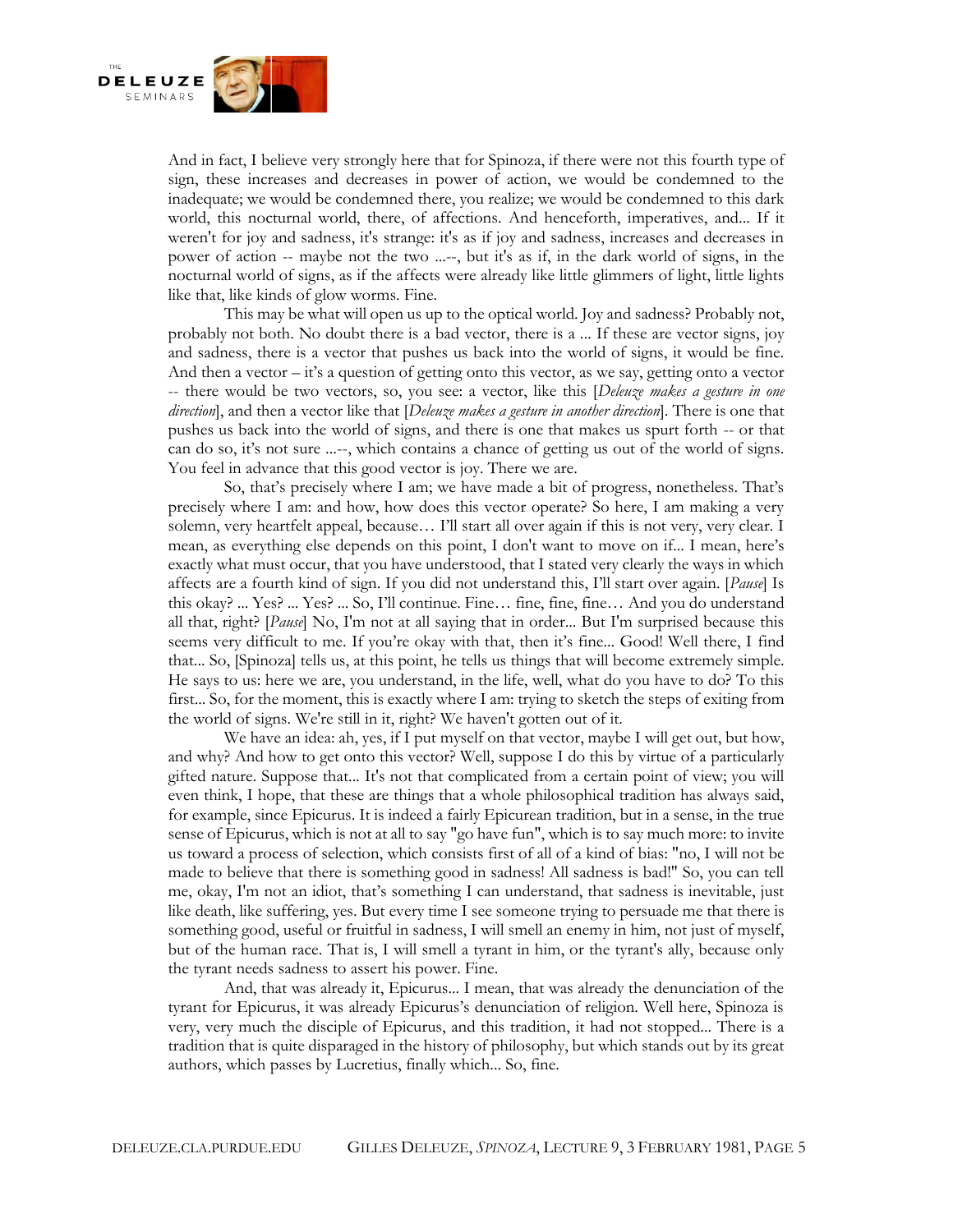

So, this first step, what is it about? It is really a question of selection, of selecting joys as much as it is in me, as much as it is in me. What does this mean? This means, well yes, there are many inevitable kinds of sadness, but once again, I understand what an inevitable sadness means. Someone I love dies is sadness, inevitable sadness; it happens, I can't help it. On the other hand, there where I can, I cause -- how would I say this – I cause this sadness to swell up, to swell up to infinity, summing it up and then re-summing up the sadness, smearing myself with it, wallowing into it, that's something I can do, that I can do. It's even the vector of sadness that invites me to do that, to create this very bizarre kind of summation in which the more that goes badly, the more I experience, in the end, a strange joy. Hey, I've just said, the more I experience a strange joy… the more it goes badly, the more that I experience a strange joy; that means that it's not as simple as I was saying earlier, my selection.

And here, that's the whole of Book III of the *Ethics* which seems to me extraordinarily clever in this sense. If it were simply a matter of selecting joys, eliminating sadness as much as I can, it would already be something. But for Spinoza, this would not be, this would not be a true art of living. Why? Because there are not two pure lines, this is where it becomes important, and all of book III shows this very well. There are not two pure lines, a line of sadness and a line of joy. There is not a line where sadness is linked with sadness, and a line where joy is linked with joy. Why? Because the lines of sadness are themselves punctuated by joys of a certain kind. The lines of joy are themselves punctuated by sadness of some kind. Only, what matters -- you see, we are almost comforted --, what matters is that the joys intervening on the lines of sadness are not at all of the same nature as the joys intervening on the lines of joy.

What is the difference? The line of sadness is basically a decrease in the power of actin[g,](https://deleuze.cla.purdue.edu/seminars/spinoza-velocities-thought/lecture-09-0#_edn1)<sup>1</sup> and you can understand why; this is very, here, it's very mathematical, almost. This is really the geometric method in Spinoza. In fact, sadness is the decrease in the power of acting. When do I experience an affect reducing the power to act? When the affection that I feel on my body is the imprint of a body that does not suit mine. A body that is not suitable with mine diminishes my power of acting; I am affected by sadness, *affectus*; my affect is through sadness. Immediately, from this, we can conclude what hate is. Hatred is the effort that I make henceforth, by virtue of my power of action, to destroy the object that affects me with sadness. When you are affected by sadness, you seek to destroy the object that affects you in this way. You will say that you hate this object which does not suit you.

Suppose you manage to destroy this object; henceforth, to eliminate your sadness, well, from then on, you experience a joy. Spinoza goes so far as to create a theorem, thus titled: "He who imagines the cause of his destroyed sadness rejoices", in the form "eh, well this one, I got it! " A joy! Notice then that there, on the line of sadness, you have a line of sadness: sadness, hatred, then many other things, there is a joy that intervenes: joy of imagining or of acting to have it destroyed, the object that causes sadness. But this is a very weird joy. It's a dirty little joy. [*Interruption; end of tape*]

II

… namely, in fact, we are so complicated, we are composed in such a complex way that it may very well be that a joy affects me in certain parts of myself, but that the same object

<sup>1</sup> Deleuze employs the terms *puissance* and *puissance d'agir*, that I translate respectively as "power of action" and "power of acting," as synonymous. With reference to Spinoza, these terms stand in contrast to *pouvoir*, power.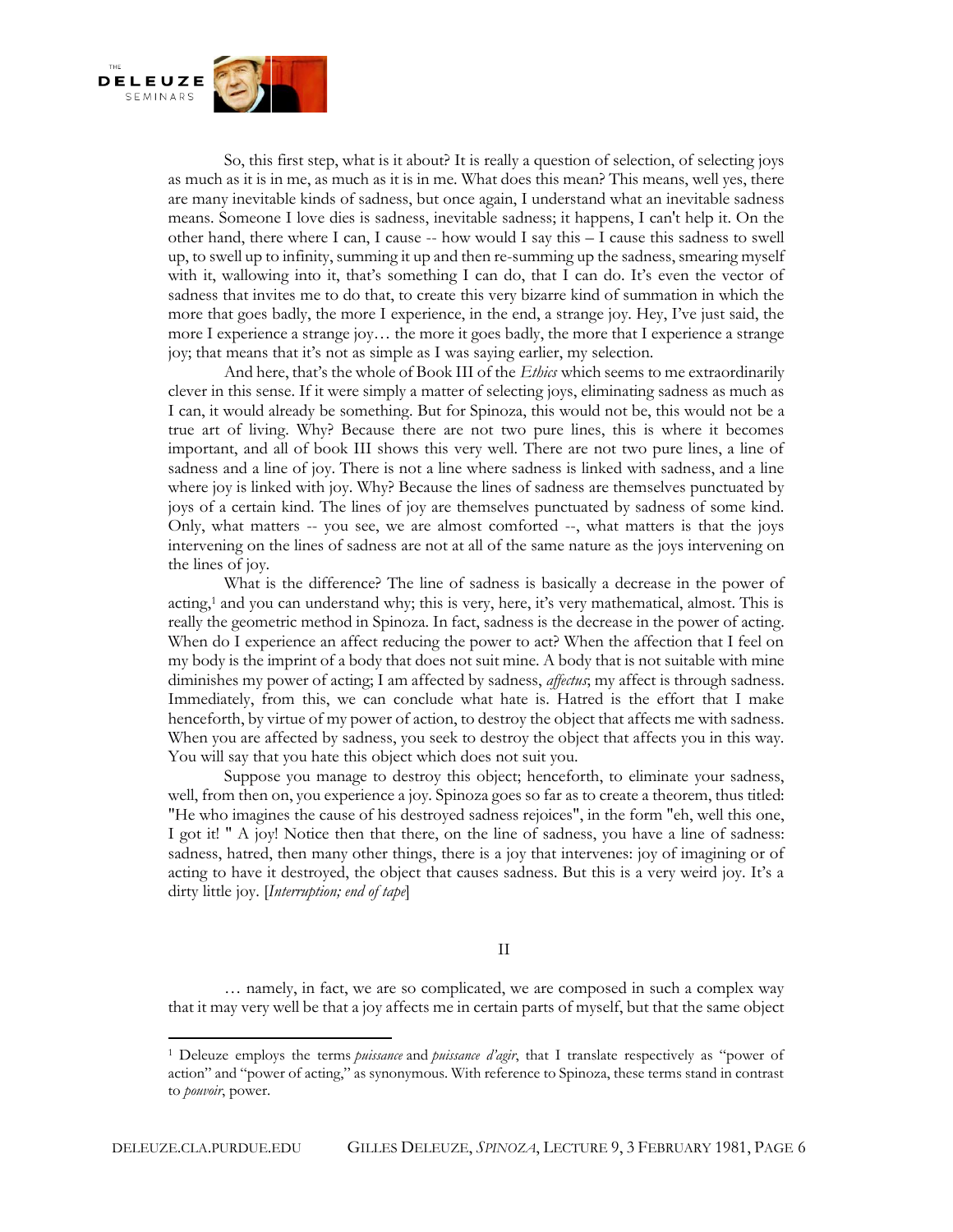

that gives joy in some parts of me gives me sadness in other parts. I would say that the joys which intervene on the lines of sadness are necessarily indirect joys, or partial joys.

On the other hand, the same demonstration for the line of joy, what is the line of joy? It's everything that interconnects starting from my encounter with a body that suits mine. Suppose the body that suits mine, so this body that suits mine, I love it. Just as hatred arose from sadness, so love arises from joy. [*Pause*] So you have a line of joy there: joy, love for the thing that gives you joy, etc. This time, what are these joys of a different nature than the joys that intervened on the lines of sadness? These are all the more joys as they will be direct and complete, as opposed to the compensatory joys, indirect and partial, which intervened on the line of hatred. They will be direct and complete, that is, you will experience joy for the thing itself. Your power of action will increase. You remember -- I won't go back over that -- what Spinoza means with the increase or decrease in power of action? Well, I'll go back over it very quickly, if you did not have it in mind: literally it's the increase and decrease in power of action, joy and sadness, since in one case, that of joy, the power of the external thing that suits you propels your power of action, that is, it increases, relatively, while in the other case, that of sadness, the encounter with the thing that does not agree with you will invest your power of action, which is entirely immobilized to repel the thing, and this fixed, immobilized power of action is as if withdrawn from you, hence your power of action decreases. So, there you have the two vectors: increase, decrease.

So, you see that what Spinoza invites us into, as a disciple of Epicure, is really a selection of, the selection of the two lines. And, that there are inevitable sorrows, once again ... For example, something one loves dies, something one loves dies, oh well, it's sad... And it does not mean, Spinoza is not saying, "don't worry about it". No, but it must be taken as an inevitable sadness. The only kinds of sadness allowed or conserved on the lines of joy are the kinds of sadness that you experience as inevitable. Fine, so, there it is: this is what I called the first effort of reason before there was even reason. It's to get oneself aboard this vector of increased power of action How does one get onto this vector? We have an answer: by selecting joys, by selecting the lines of joys. And this is a very complicated art.

How does one make this selection? Spinoza gave us an answer, and I said that this answer foreshadows a theme that we will then find in Rousseau, namely, the first effort of reason as selective art, and which consists of a very simple practical rule: know what you are capable of, that is, avoid putting yourself in situations that will be poisonous for you. And I believe that when [Spinoza] says "what can a body do?", when he proposes this question, that means among other things that ... It doesn't mean that…, among other things, that means: But look at your life, you just don't stop, you don't stop putting yourself into situations that you, precisely and personally, cannot stand. And indeed, in this sense, you create them, your own sorrows. Well, not always, but you add to them, compared to the inevitable kinds of sadness of the world; you always add to them. That's what Spinoza's idea is: sadness, in the end, is inevitable. But that's not what humanity dies from. Starting from inevitable kinds of sadness, humanity dies from what is added onto them. This is a kind of fabrication of sadness, a fantastic factory of sadness, really. And there are institutions for generating sadness, TV, all that, right? ... Fine, there are [sadness] devices, and it requires that there be sadness devices. There are sadness devices because all power needs sadness. There is no joyful power.

Okay, [*Pause*] so, you see, fine, here we are. But where does this take us? How does that get us out of signs? Fine, I select my joys, okay, but I'm not getting away from signs. This is still a vector sign. I can just say that I accommodate it better. How is this a little glimmer of light breaking through the darkness of signs? There we have the second step of reason. So, on my selected line of joy -- and again, this is not a recipe, right, you have to find them; my own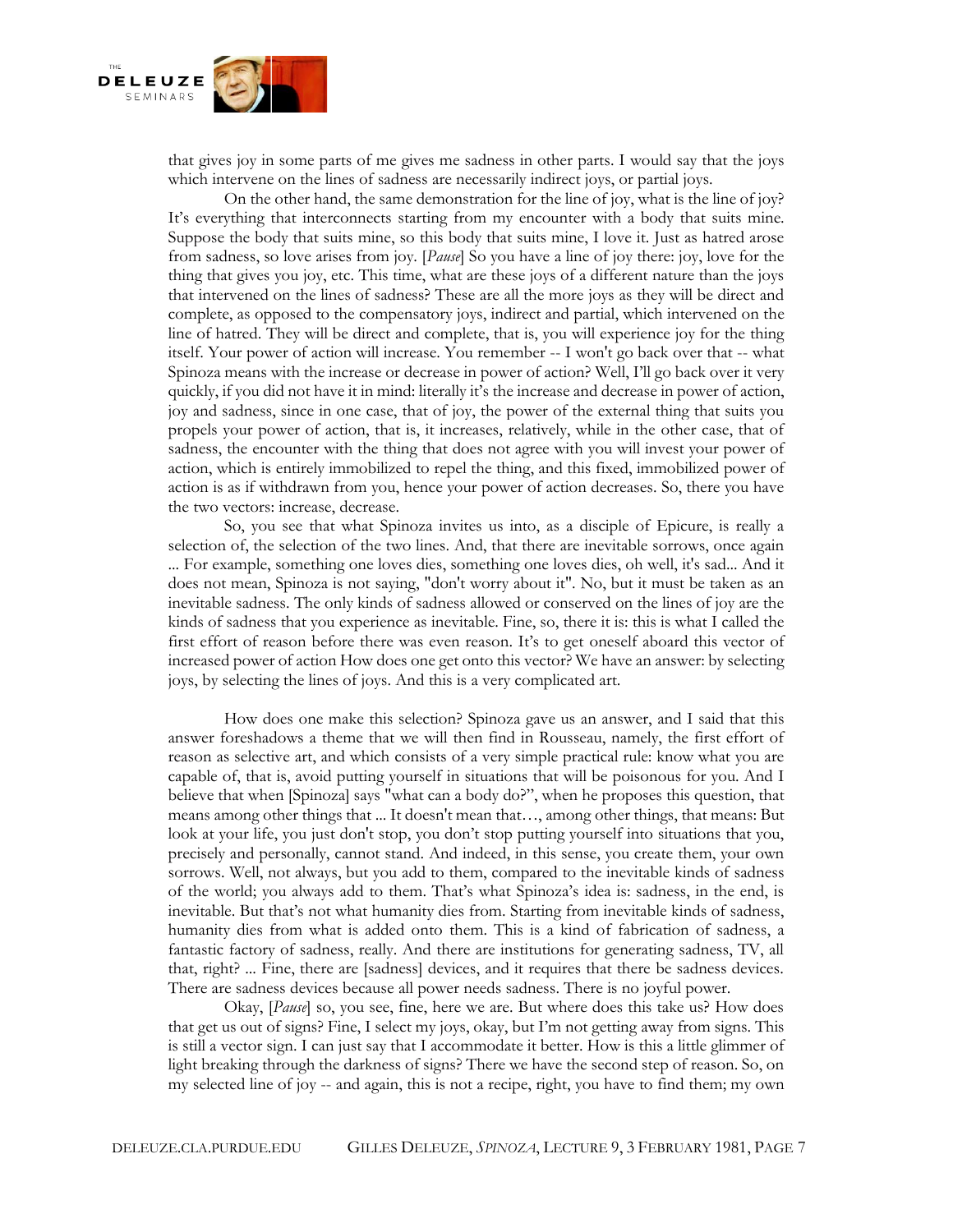

joys are not my neighbor's joys. Fine ... [You] have to find them. -- You will say to me: but your joys might annoy someone else. No! If you understood the first step, no. They can't annoy someone else, because my own joys that annoy someone else are the joys of lines of hate. Whereas if I have selected my lines of joy, in the end, I succeed, but I don't bother anyone. I cannot. I mean, that's not my business, because bothering someone and the joy of bothering someone is very much related to lines of hate. Fine, but still, we are not moving fast enough. Okay, okay, let's say, let's suppose, okay...

So, where does it take me? This is the second aspect of reason. Suppose that ... Notice, right, I mean, I didn't cheat! I stayed absolutely within the data of the world of signs, namely: I only know a body through the effects it has on mine, I only know other bodies through the effects they have on mine. So, I stay within the realm of *affectio*. As long as I only know bodies through the effects they have on mine, I stay within the realm of passive affections -- no, not ... that's idiotic! --, I remain within the domain of affections and the corresponding affects; whether it is a decrease in power of action but also an increase in power of action, the corresponding affects are passive. They are passions, in fact, since they refer to the external effects of an external body on mine. So, it's a passion. The joy I have just selected is no less a passion than the kinds of sadness. These are the two vectors of passion.

Well, then, I am saying: the second aspect of reason, suppose that ... -- but that assumes the first aspect --, suppose that you nevertheless succeeded relatively -- since you cannot absolutely succeed, there are inevitable sorrows --, suppose you have been relatively successful in selecting joys, that you have done well in creating your line of joy -- so, of course, it can always be broken, wham! illness, death, loss of the loved one, etc., the loved ones, well, all that. A line can always be completely interrupted, ravaged; it's a shame, it's a shame, but that's how it is, there we are ... -- And suppose that ... You see, it's not a straight line, it's a line entirely, really, it passes between things, right?... It goes along, it breaks, it continues, it resumes. But, like worms, you stubbornly seek your line of joy,<sup>[2](https://deleuze.cla.purdue.edu/seminars/spinoza-velocities-thought/lecture-09-0#_edn2)</sup> which means something other than seeking pleasure. What does that mean, after all? It means, you are looking for your encounter with bodies that suit you, be it the sun or the loved one, or stamp collections, whatever. If that's your business, right? [*Laughter*] Okay, [*Pause*] then, so you don't stop increasing your power of action, but you stay within passion.

So, this is where there is a small leap and, no doubt, a variable threshold for each person. It's as if Spinoza said to us: Well, you see, think a little bit, because ... or rather, don't think; rediscover your life. For each of us, there is a moment when this accumulation of power of action -- it has increased, one's power of action, through a thousand detours, there, by selecting one's line of joy --, well, everything happens as if, at a certain level x, since it's variable for each person, in a certain way, one could say that that guy acquired and has his power, that is, it's been increased so well, he has so successfully increased the power of action -- the passive affect – that one might say that he comes into possession of this power of action. He has it, or is so close to having it, very close to having it, but he has it; we can say, basically, say that he has it.

What does all that mean? Here we have another point where you must pay close attention. It means that one gets out of the realm of passions. That means one gets out of the realm of passions, and what does that mean, getting out of the realm of passions? The realm of passions, you remember, must be defined exactly like this: there is passion, my affects are passions as long as my affections are mere perception... are, in the encounter I create with

<sup>2</sup> The word for "worms", "vers", can also mean "lines of verse", and although Deleuze probably means "worms," since he earlier used the words "vers luisants", or "glowworms", the ambiguity is nonetheless of interest, especially in the context of discussion of equivocity and univocity.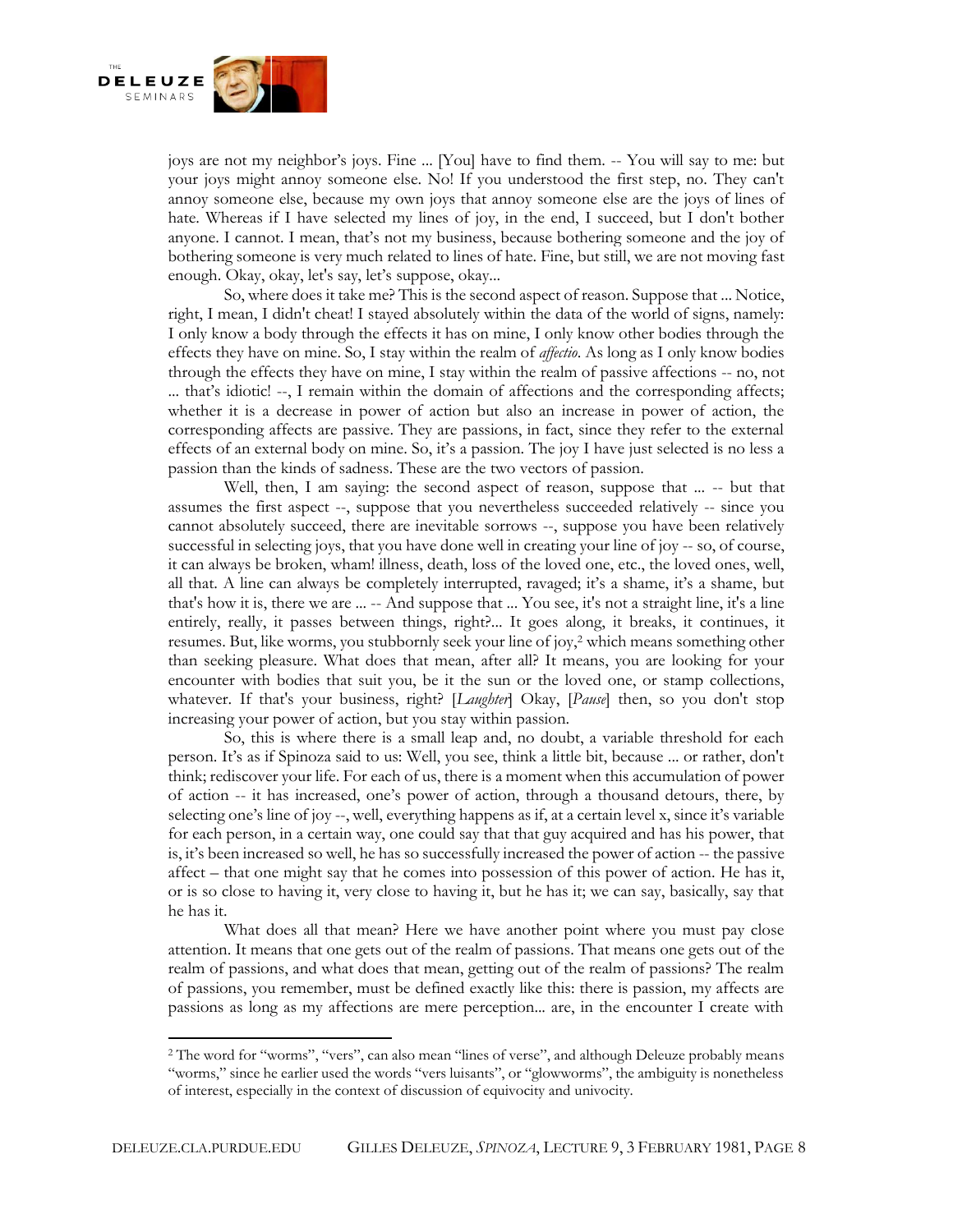

others body, are the simple perception of the effect of the external body on mine. [*Pause*] As long as I know bodies through the effect that the external body has on me, as long as I know the bodies in this way, I can say that my affections are inadequate, and that my affects are passions, whether joys or sorrows. So, when I say everything happens as if, at the end of the selection of this line of joy, I reached a point, a variable threshold for each of us, where I can say: Ah, that guy, he possesses it, his power of action, how do I recognize this, that someone possesses? By anything: his way of walking, his way of being gentle, his way of getting angry when he is... I don't know what... his charm... I don't know; these are not very reasonable things through which I recognize that; it's through some sort of agreement with himself. [*Pause*]

So, fine, what was I saying, yes... So, when I say: well there, now my power of action, I grasp it, that means -- if that means something -- that means that I no longer know bodies through the simple effect that an external body has on mine, since that was the domain of passion; that was the domain of joys and sorrows, all that. As long as I did not yet possess my power of action, my power of action simply increased or decreased, but I did not yet possess it. When I possess it, something must have changed. So, what has changed? And moreover, it's this something that has changed that will allow me to define this term more seriously: what does "possessing one's power of action" mean? What could have changed? So, we have to start again, there... I have as a reference point: well then, this is a state, this second state, it's a state in which I no longer know the external bodies simply through the effect that they have on my own body, through the imprint they have on mine. By what other means could I know them?

So, with this, we must all be experiencing an illumination. Yes indeed, we already know this! We already know this because we talked about it previously. What else do I have as a possibility? I no longer know bodies through the effect they have on my own, but, but, but, I know them as the relations that constitute them, insofar as these relations combine with the relations that constitute me. What I grasp hold of is no longer the effects of a body on mine; it's a composition of relations between a body and my own, a huge difference, an immense, immense differenc[e.](https://deleuze.cla.purdue.edu/seminars/spinoza-velocities-thought/lecture-09-0#_edn3)<sup>3</sup>

You will ask me, what is this knowledge? In reading Spinoza, one might think that this is very abstract. So, does that mean doing math? That could mean this: it may mean doing math, but this goes so much farther than math. I'll choose two examples: when can I say, "I know how to dance," or "I know how to swim"? These examples, they are not in the letter of the *Ethics*, they are not... but he could have used them, he could have indeed used them -- "I can swim in a Dutch canal", "I am swimming in Amsterdam", "I'm going to dance on Saturday evening in Amsterdam" -- fine, what does it mean, "I know how to swim, I know how to dance", if I know how to? What does it mean, say, what does it mean " I don't know how to swim", or "I don't know how very well"? "Ah, are you coming to swim?" "No, I don't know how to very well, I'm afraid of drowning ..."

Well, you understand, this is not math. Someone who doesn't know how to swim is someone who understands nothing about what? He understands nothing about the movement of a wave, he understands nothing about the movement of a wave. What does this mean? He understands nothing about the movement of the wave. He enters the water... First of all, he enters the water badly,  $eh$ ? – I'm talking about this because I swim very, very badly, so...

<sup>3</sup> In concert with the translation in *Spinoza: Practical Philosophy* by Robert Hurley, I have chosen to translate Deleuze's "rapport" as *relation*, since Deleuze is gradually developing an argument, from one lecture to the next, of the importance of differential relations in both philosophical and mathematical terms.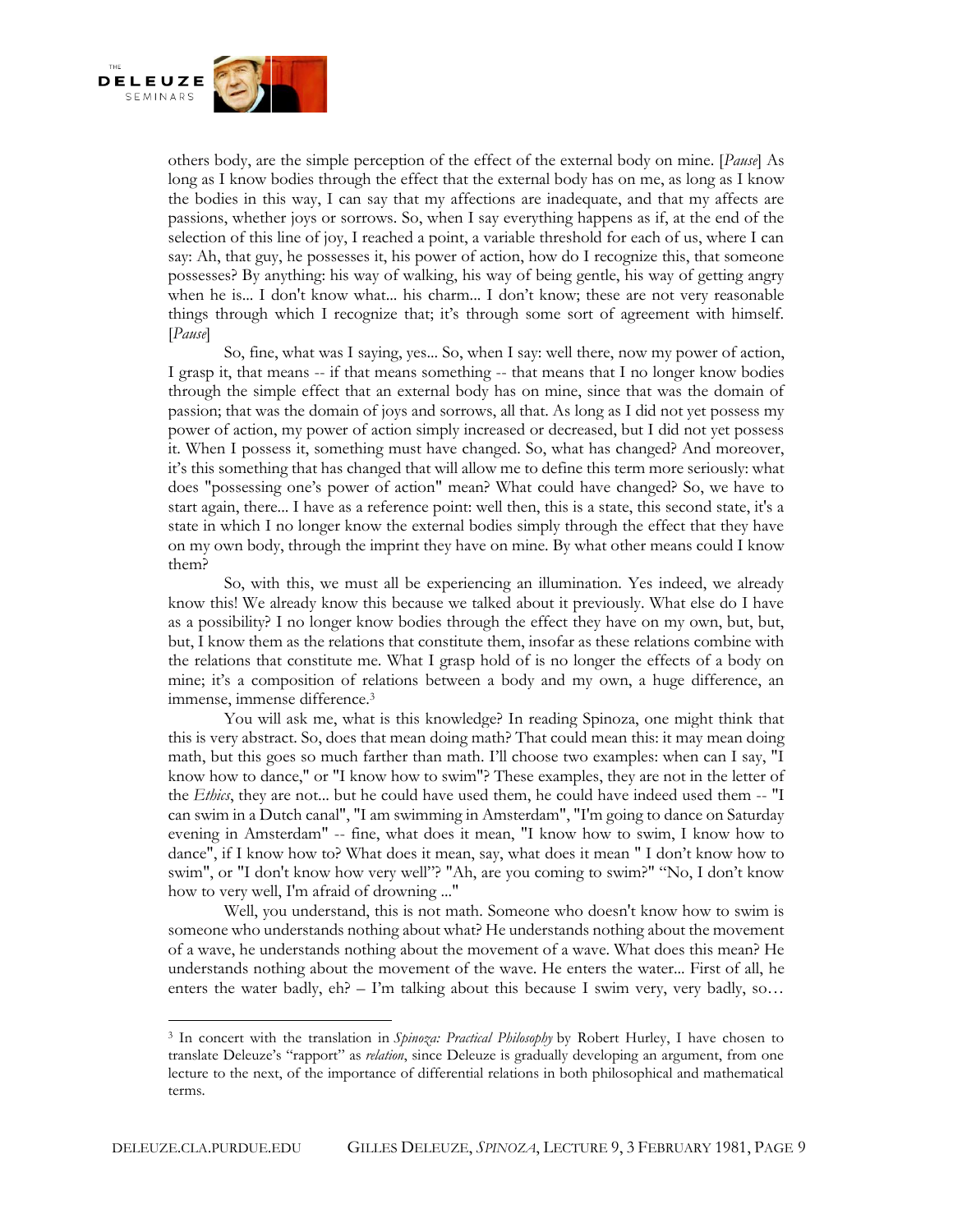

[*Laughter*] – "He enters the water badly", what does this mean? You understand, we are constantly reduced to what? To waiting, to waiting with... -- At the same moment, it rushes, in my mouth -- waiting with... If I am waiting, I'm sure to be sad! Oh, hold on, isn't waiting a motive of basic sadness? Each time I wait, I'm already done. I'm already done, I get sad, right? So fine, of course, never wait. You can wait within space. What might waiting in space produce? You can be there like a road sign; we can still be waiting... But, in another sense, don't wait, no... Don't wait for anything, because ... Spinoza also says things... Have no hope...

And at the same time, for Spinoza, this is the opposite of a desperate world, but hope... This is completely the core. This is analysis of the core. You will always find in hope a core of sadness, the conspiracy of sadness. The joy of hope is the conspiracy of sadness, that is, this is bad joy. Fine, but finally, I enter the water, so that gets me wet... Then, with that happening, I curl up. Wham! I get a wave in the face, well, oh there, I start to yell, I start choking... Another wave comes, good, right in the… It knocks me out, all that. [*Laughter*] I roll around -- grotesquely, as well -- then, there's the sadness of being ridiculous, added on top of that. [*Laughter*]

What have I done? I lived along a rhythm in which I was perpetually waiting for the effect of the external body on mine -- while calling the sea a "body", right? -- Fine, there we are, I was waiting for the effect. So, in fact, I could have joys there ... I had some small joys: "Oh that's so funny!" [*Laughter*] "Oh, did you see, did you see the beautiful wave, there?", I got it, I got it! This time, it didn't knock me out...". [*Laughter*] Very good. And we all go through that and learning anything at all is an analysis of what it means to learn. That's what learning is. But what is the process of learning (*apprentissage*)? [It's] when, little by little, you are going to make selections, selecting what? Well, knowing how to swim, what is it? It is knowing that a body has its aspects. This really is going to be organizing the encounter. Learning is always organizing the encounter. Specifically, there are never bad encounters; these are encounters at full force (*de plein fouet*). When you get into the water, you have to know, I guess... But still you have to... There are people who will never get there; but in their case, they simply have to keep from going to the beach. [*Laughter*] It's very simple. They have only to keep themselves from getting into an impossible situation. It's not bad not knowing how to swim; it's only bad on the beach. It's not bad not knowing how to dance, except in one place: at dance halls. If you put yourself in an impossible situation -- you can't dance, and at the same time, an obscure stubborn impulse makes you want to piss everyone off and go to the dance hall anyway -- [*Laughter*] this is a disaster! So in this, there is going to be a culture of sadness; you will make others pay for having accompanied them to the dance hall, and it will be revenge there and then, it will be the world of revenge, you will be behaving like a real bully, you will... [*Deleuze doesn't finish*]

There is an admirable, admirable short story by Chekhov. It's in a small Russian district -- I don't remember it; this just comes to my mind -- and there is a bitter little official, all that, quite bitter, and he goes to the ball given by the district general, and his wife made herself beautiful. And he already says to himself in route there, he says to himself: "Oh... she is beautiful ...", and he feels more and more shabby, more and more pathetic. And she is beautiful, she is beautiful anyway... But, far from that giving him a kind of pride, any joy, it fills him with hatred: "You are so beautiful, you bitch, you're so beautiful...". [*Laughter*] And he goes to the ball, and he realizes that his wife there is glowing. She is glowing not at all for bad or shameful or inexpressible reasons, but because she is happy, she is happy for one evening. So, he says to himself there in his corner: "You, I will not let you get away with this". [*Someone asks Deleuze to speak up; general laughter*] Yes, but a story like that, which is very intimate... [*Laughter*] So, there he says to himself: "You're going to see, you're going to see...". So, she has been transformed, she has been transformed. Then he says to her, "Come over here, I have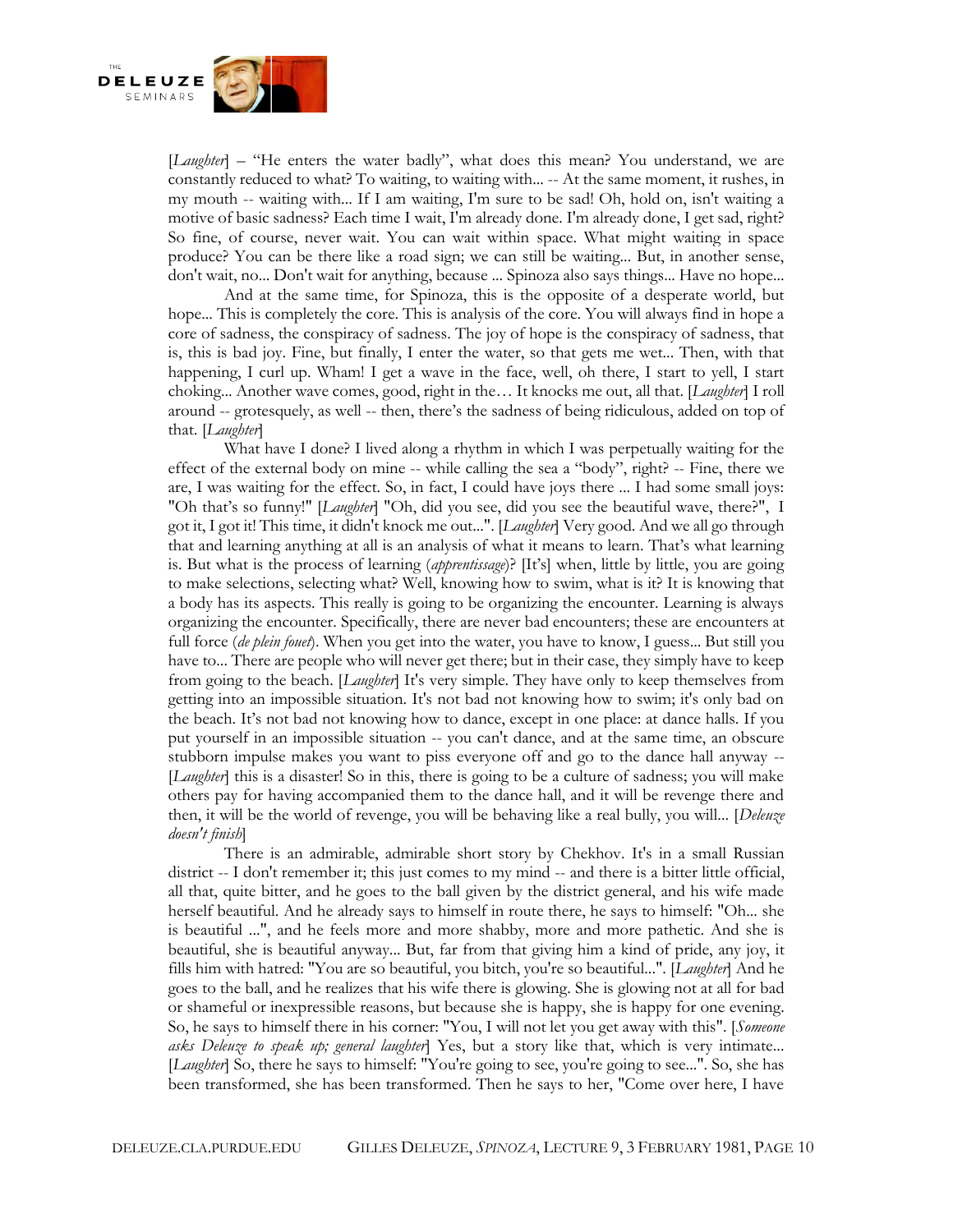

something to say to you ...", which he says to her in a panic, him, all panicky, "This can't continue..." He says to her: "You flirted with the captain, there...", [*Laughter*] and she says: "No, no... ". She doesn't even know who the captain is, she has done nothing, done nothing at all. "Yes you did, yes you did!"... and he begins to raise his voice, and in her turn in a panic, she says to him: "No, no, no scene, don't make a scene". "Ah well", he says, "well, let's go now!" She said, "I'm begging you; I'm begging you, I never asked you anything in my life, let me stay another hour". So, he has her now, he has her now, and he says: "No, no, no, I'm going to make a scene". [*Laughter*] She leaves, she leaves, and as she walks, he puts himself a little behind her, and she is crying. And he is a little bit behind, and he looks at her, and as she walks, her silhouette collapses, and he discovers joy, an intense joy: "I got her, I got her, I got her". So obviously, this is Chekhov's world, it's never very... He knows how to present this world, Chekhov. And, this is the same Chekhov... Anyway, never mind.

Fine, well, you see, you see, I was saying that about dancing, but to know how to do something is not knowing mathematics; I would say it is much more, it is living mathematics. To know how to swim is first to know how to present to the wave the aspect of one's body under which this body combines in its movement with the movement of the wave. You see? [*Pause*] For a magnificent writer, what does it mean to be a sea captain, a good captain? A good captain... -- I am thinking of such an admirable author, because I read some of his works again not long ago, Polish-English, who is [Joseph] Conrad. In Conrad's novels, you have all the storms possible, since he was a sailor by trade, and he draws his work from it. There are all the storms possible which, we learn from reading Conrad, that these are extraordinarily diverse. Depending on the nature of the storm, a good captain is one who, depending on the storm, places his boat at the best speed and in the best position vis-à-vis the wave so that the wave's movement and the boat's movement are composed with each other, instead of the wave's movement decomposing the boat's movement.

Knowing how to dance is the same thing. To know how to dance is precisely to present one's body following the aspect in which, in terms of dance, it composes itself with the body of the male or woman partner. This is usually what we call a rhythm. Fine, if this is a mathematics of rhythm, no one has anything against it; it's not doing math. So, it is really about grasping things no longer by the effect they have on my body, while waiting for this effect, but about seizing things within the compositions of relations between them and my body. When you reach this life skill (*savoir-vivre*), you can say: "I possess my power of action". Before, you could only say one thing: "I'm leaning towards increasing my power of action."

At that point, you no longer see so many things, so many objects. That was at the time of inadequate affections; that was at the first moment when you were seeing objects. In this second moment, you see nothing other than relations and compositions of relations to infinity; that is, a loved one, a woman or a man, you are no longer in the state in which you say to yourself… [*Deleuze does not finish*]. And in a way, the other thing can do nothing against you. In a certain way, you are invulnerable – taking into account what I said, that there are always inevitable sorrows – to some extent, you are invulnerable. Because even if you die, even if a very good swimmer dies, his or her death is not in the same way that a bad swimmer would die. He or she dies in a kind of, I guess, a kind of... well, that's where the expression, "Well yes, it was inevitable," takes on meaning. He or she dies in some sort of accord with him/herself. The life has not been a waste. This is important, after all.

So, it's always disturbing to die; sadness, it's sad, it's always sad. But there are many ways to die happy, without making others pay for it first. It's terrible, people who die while making others pay for it. So no; in this, no, no. Here it occurs much better, the swimmer who did not spot a particularly devious incoming wave arrive, and dies in a kind of -- I assume, I assume -- does he die, there in a kind of astonishment? "Oh, oh well, that's the one, then!"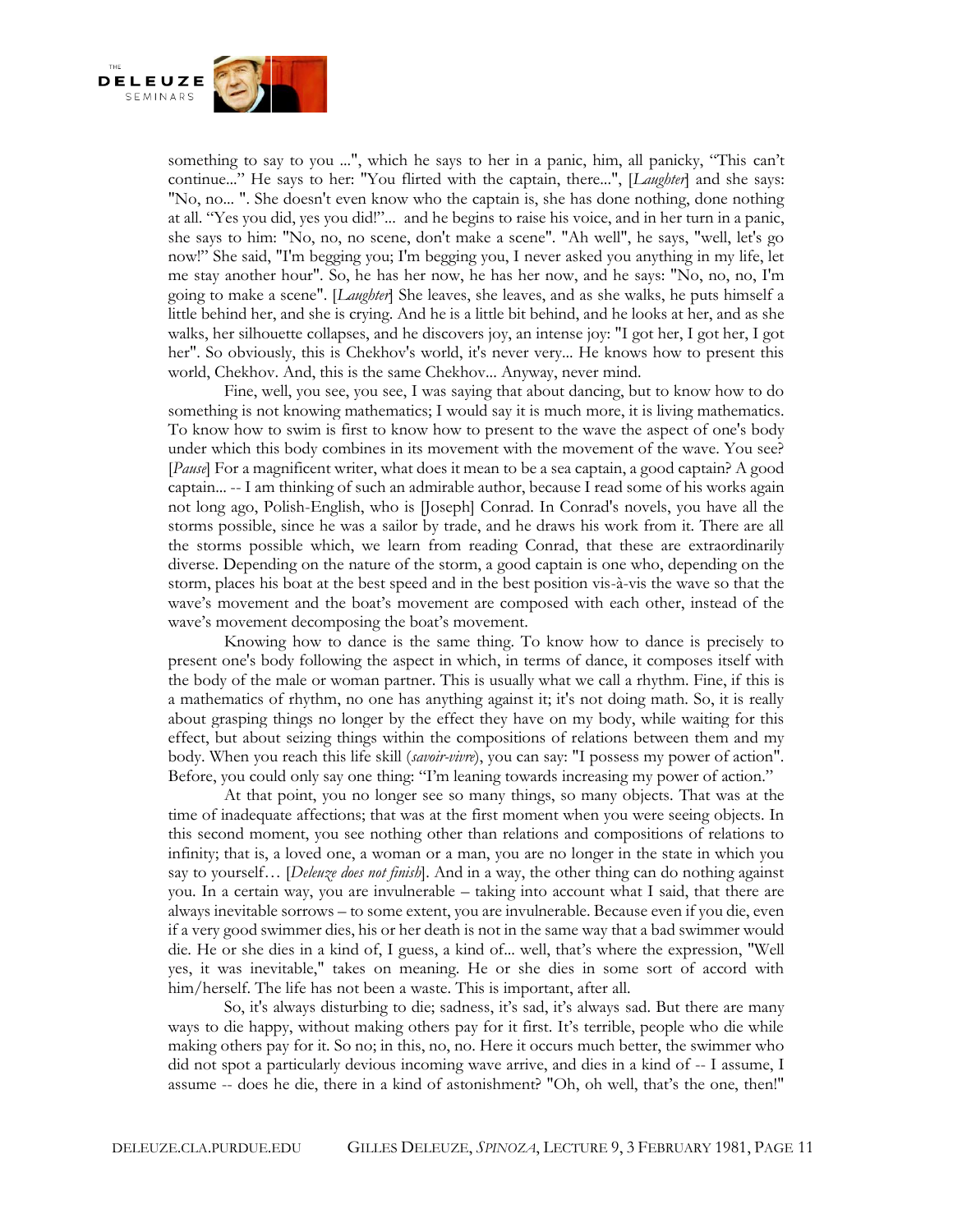

[*Laughter*] Okay, he says to himself, "oh well yes". The captain who mistakes his storm, he has a kind of serenity which means that he remains the last on board, not out of duty, but better to look at this thing, as if it were a matter of ripping forth a final secret about the composition of the relations. This is no longer a man, it's no longer a woman; what is it? It is not that this has become impersonal; on the contrary, this remains extraordinarily personal; it's a personality that has completely changed its meaning.

I see someone entering; I no longer see him as a delimited object. I see him as an aggregate of mobile relations, that is, Spinoza will say: "a proportion of rest and movement, of speed and slowness". And I recognize him by this proportion that I do not confuse with any other proportion. So, my favorite dancer, what is my favorite dancer? -- I say "my" to point out that this is an example, right, this is a very general example. -- What is the favorite dancer, if there is a favorite dancer, I don't know. If there is a favorite dancer, it is precisely the dancer whose relations of speed and slowness are composed most naturally, most directly, most immediately with mine, and I might have a favorite dancer perhaps, just as I have a favorite sea  $-$  s-e-a  $-$ , there where this is best compose[d.](https://deleuze.cla.purdue.edu/seminars/spinoza-velocities-thought/lecture-09-0#_edn4)<sup>4</sup> And now we have the world turning into a composition of composition of composition of infinite relations. And now we have no individuality getting lost, since each relation, each proportion of movement and rest has its style, which makes me say, then: "Well yes, that's so-and-so", "that's *that* thing", "Ah yes, this is the Atlantic, it is not the Mediterranean", "Ah yes, it's this, it's not that". But you see, I am no longer waiting on the effect of a body on mine; I grasp hold of a body as an aggregate of relations, and I can only grasp hold of a body as an aggregate of relations when I am already able to compose my relations with that body's.

Why are we then holding onto something solid here? Why does this not occur with sadness? It can't work with sadness. If I limit myself to the lines of sadness, I will never pass into this second state of the composition of relations. Why? Here, for a childish reason, you see: there is sadness when I encounter a body which does not agree with mine; so, of course, there are always relations that get composed, but not with mine! Mine, on the contrary, is destroyed. So, starting from a sadness, I could never lift myself up. From a sadness-passion, I could never lift myself up to the notion of a composition of relations, except very abstractly, namely: that this body which does not suit me, that is, which destroys my own relations, is composed with other bodies. But it will not do so with mine. So, starting from a sadness, I cannot raise myself up to the idea of common relations between the external body and mine, since sadness is the effect of a body which, precisely, is not suitable with mine. Whereas, starting from the joys-passions, I can raise myself up because, precisely, the joys-passions increase my power of action. I can raise myself up through a kind of leap, a leap, to this understanding of something in common, which is a composed relation, between the external body and my own, and at that moment, when I raise myself up, everything changes: I possess my power of action. You understand? [*Pause*]

So, whatever you learn, that's it, I think... To learn is always to penetrate into the... There is only this: you never learn abstractly. So, in a sense, joy must win. In what sense? It has to win in propelling us to this level at which what I grasp hold of is no longer the effects of a body on mine, but the composed relations between a body and my own. You see that I am no longer in the realm of *affectio*. There we are; I had a first realm, *affectio*, as I defined it: the encounter of a body, an effect of an external body on mine, from which affects flow - - *affectus* -- , which are passions. Now I'm on a whole new level: compositions of relations and composed relations, where do these come from?

<sup>4</sup> Deleuze spells *mer*, sea, in order to avoid confusion with the homophone *mère*, mother.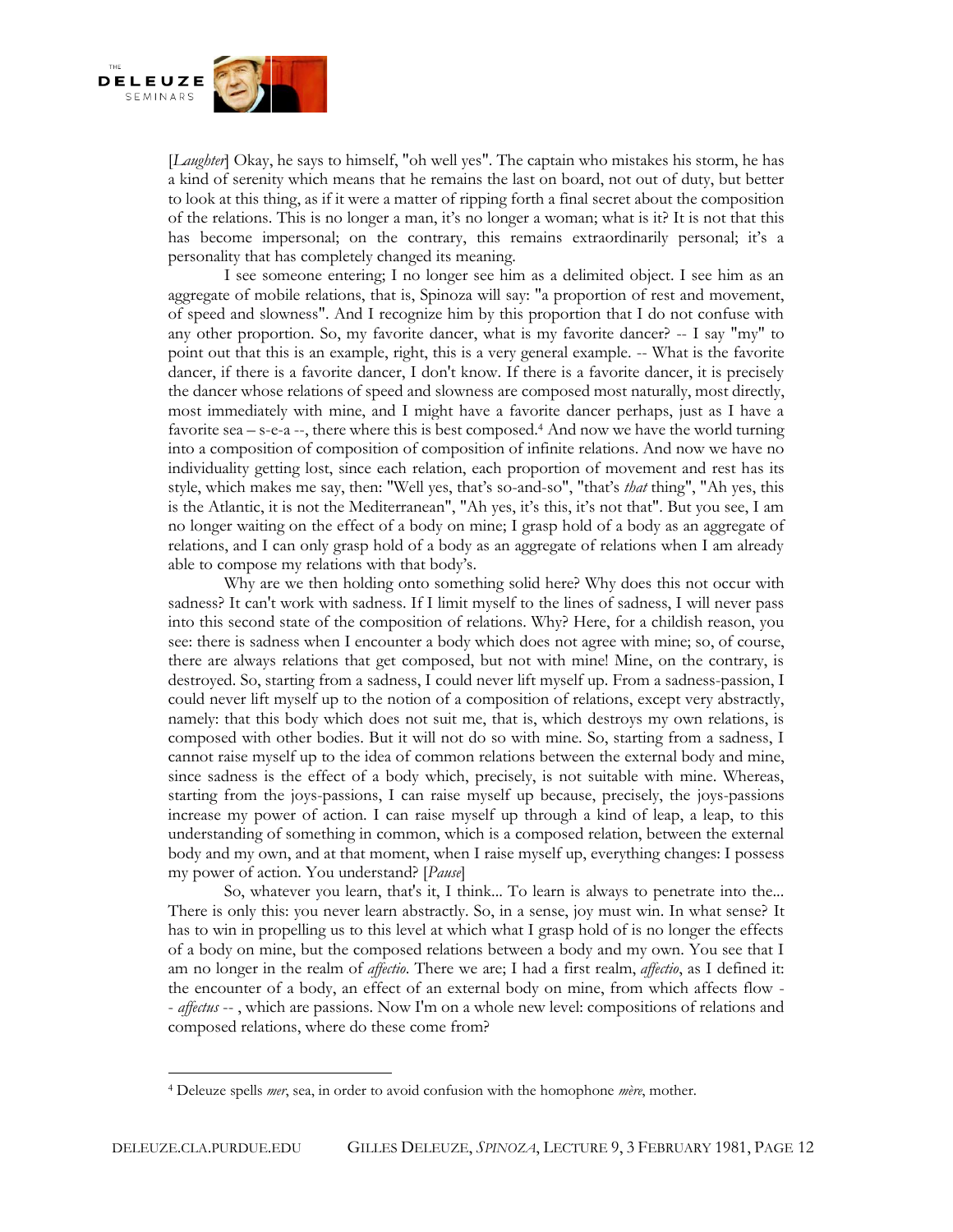

Well, it's enough to understand two more points. When I arrive at compositions of relations and composed relations, at that point, my ideas are necessarily adequate, are necessarily adequate: [that's the] first point to understand. Why? Second point to understand: ideas always result from affects, but this time, these affects are no longer passions, that is, increases or decreases in the power of acting. These affects are actions. These are active affects. The affects that result from an adequate idea are active affects, action-affects, that is, expressions of my power of action, and no longer increases or decreases in this power of action. So, the second state of reason is this: conquest of relations and compositions of relations from which active affects result, which can only be joys from then on.

Uh… [Time for] a break! You think about this, because you will tell me if there are things that you do not understand. So, there are two problems here: why [are there] adequate ideas, and what is it ... yes, why is that the domain of the adequate? You sense that we have already entered a world of univocity. Okay, think about it; I'm going to go ask about next week, about what's going on. [*Interruption, short break in the session*]

We were lost in signs. Earlier, in fact, we were given over to perceptions, in the sense of perception being the idea of the effect of an external body on mine. Now, where have we reached? Well, this is a completely different kind of idea. In a sense, it is no longer the domain of perceptions; it's a domain... and yet, it is not a domain of abstraction at all. We've now reached the idea of compositions of relations between the two bodies, one of which is mine, one of which is an external body, and the other of which is mine. And my question is: why is this idea clear and distinct, and necessarily adequate? If we indeed answer the question, we will make another leap forward. We keep leaping forward. These ideas about composition of relations which, therefore, differ completely from ideas of effect, why do they differ from the ideas of effect? Because they give us the cause of the effects. If a body has a particular effect on mine, it is indeed because, in its relations, it composes itself with mine, with my relations, or else decomposes my relations. If arsenic has a particular taste, and the apple has a particular taste, it's indeed because arsenic breaks down some of my relations. Fine, understand.

So, I possess the cause: the cause of the effects of a body on mine is the nature of the composition of the relations between two bodies, or of the act by which the external body breaks down my relations. This is the cause. If the inadequate idea was an idea of an effect separate from its cause, namely I receive the effect and I have no idea of the cause, we can see that this new type idea is necessarily adequate. What is Spinoza going to call it? Once again, the other ideas are signs. What name, is there a name, in Spinoza, that allows us to recognize this? Yes! He gives a very interesting name; we will see why... He calls these ideas of compositions of relations, he calls them *common notions*. [5](https://deleuze.cla.purdue.edu/seminars/spinoza-velocities-thought/lecture-09-0#_edn5)

Common notions, you see, the term doesn't sound like much. On the one hand, it has a tradition in philosophy, but for other philosophers, it means something else. For example, it goes back to the Stoics. The Stoics were already talking about common notions. But generally, these were concepts common to all minds. In Spinoza, common notions will be very common to all minds -- and still, we will see with what nuances --, but that is not the essential meaning of the common notion. In fact, it is not to the whole mind that it is first common; it is only so by means of consequence. But it is said to be common; why?

Let's take a common notion, so here let's return to a very specific example so that you understand that it's not just... It can be a matter of science, but it can also be a matter of practical life. In my examples, dancing, swimming, it was a very practical matter of life, and yet there was knowledge (*un savoir*) involved. This is a domain of knowledge, but knowledge that is united with life. Let's take a more scientific example. [*Pause*] There's a body I call chyle,

<sup>5</sup> On common notions, see *Spinoza: Practical philosophy*, pp. 126-132.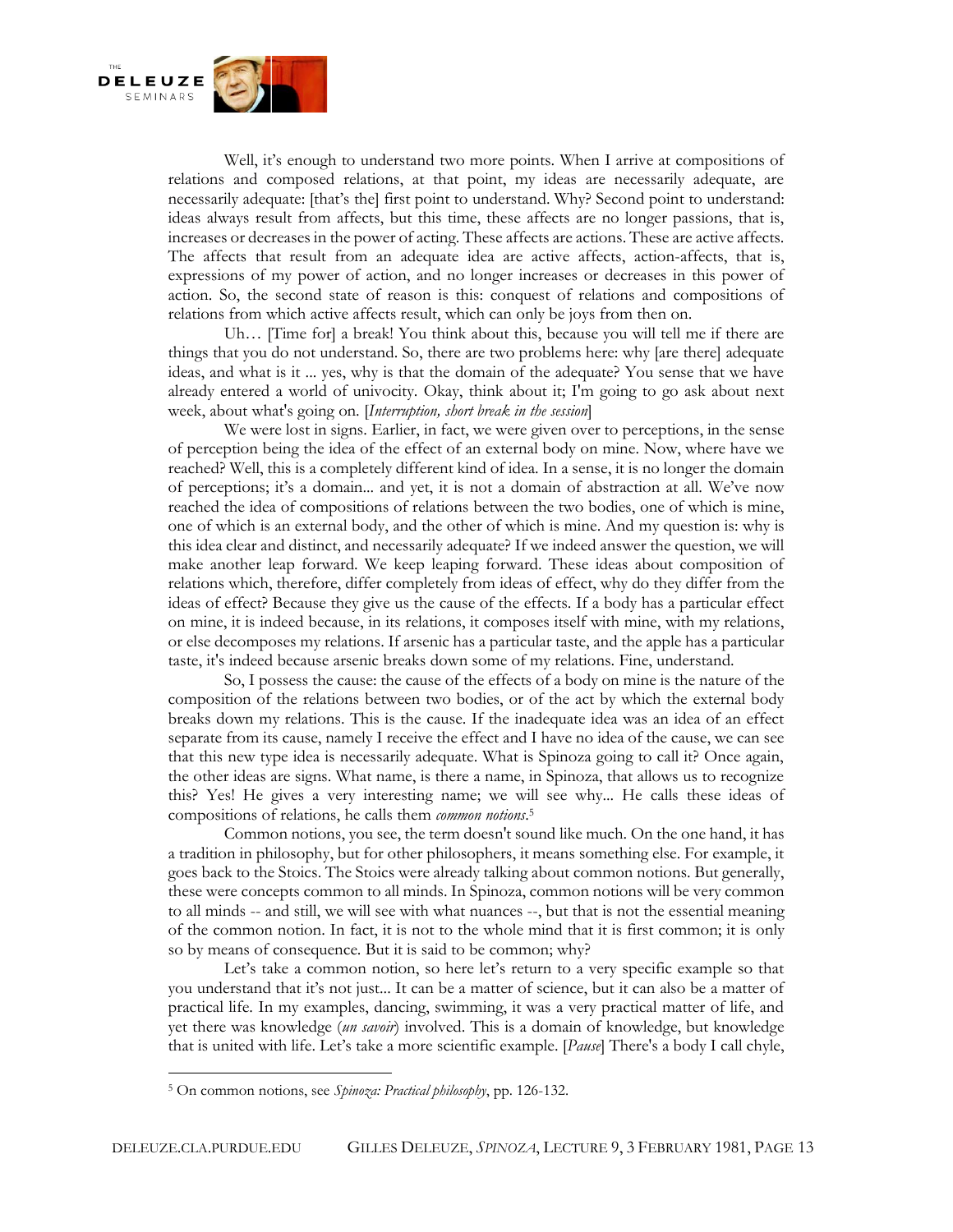

c-h-y-l-e. This is a body that I call chyle. There is another body that I call lymph. There is a third body that I call blood. These are bodies, all these are bodies that are part of my composition, chyle, lymph, blood. I'm reminding you[.](https://deleuze.cla.purdue.edu/seminars/spinoza-velocities-thought/lecture-09-0#_edn6)<sup>6</sup> I have already said that in the seventeenth century, in the biology of the seventeenth, chyle and lymph do not correspond to what is called, today, chyle and lymph, but correspond much more to what are called white blood cells and red blood cells. That is, chyle and lymph are components of the blood.

Chyle is therefore defined by a certain relation of movement and rest, speed and slowness, likewise lymph. They compose their relations to form blood. Blood is the composed relation of, let's say, chyle and lymph. There are other relations, but it doesn't matter; let me stick to the simplest example. So, there is a composed relation. What is the composed relation common to? It is common to the components -- to the component parts --, and to the composed whole. There is a relation that causes chyle and the lymph to be parts of blood, and blood to be the whole of chyle and lymph. It's this same relation in which chyle and lymph are composed in order to form blood, and in which blood is decomposed in order yield chyle and lymph. I would say that this composed relation is literally common to the whole and to the parts. It is like a law of the composition of relations: there is a relation in a composition; there is a relation common to the whole, that is, to the blood, and to the parts, that is, to chyle and lymph. You see... Henceforth, the common notion is not simply common because [it's] common to all minds, I mean endowed with objectivity, invariability, etc. It is common, above all, because it is common to the part and to the whole. There, Spinoza completely transforms the traditional sense of common notion. It is common to the part and to the whole.

In other words, [concerning] the common notion, I would say that the two characteristics of the common notion are that it expresses the cause, first characteristic; second characteristic, it is common to the part and to the whole. Henceforth, it cannot be inadequate. There, this is mathematical: it cannot be inadequate, since an inadequate idea is the idea of an effect separate from its cause, on the one hand, and it is the idea of a part separate from the whole to which it belongs. Common notions... Just as the first kind of affections were necessarily inadequate ideas, common notions are necessarily adequate notions. Hence: the affects which result from common notions are affect-actions; these are active joys. As a result, to finish this point, I must make a kind of warning. The theory of common notions is introduced in the *Ethics* in Book II. And, in book II -- if you read book II, as you surely will - -, you will be surprised; you will have the impression there of being a bit lost in relation to... [*Interruption of the session; end of tape*]

## III

... because that corresponds rather poorly to all that I have just told you. I mean in the presentation in book II of the *Ethics*, Spinoza begins with what he himself calls the most universal common notions, that is, the idea of that in which all bodies agree. All bodies agree in that they are in extension (*étendue*); in this, they agree that they have movement and rest. But if you continue... Why does he start there, I wonder? Well, in a way, it's almost... It's sad, but he can't do otherwise. I say "it's sad" because it makes things very abstract; one gets the impression that common notions, then, are very general considerations, very... entirely general. These are not precise relations at all, "all the bodies are in extension...", it isn't... He is forced to do it, because here he makes a kind of logical deduction of common notions.

<sup>6</sup> For these terms, see the session on Spinoza of January 6, 1981.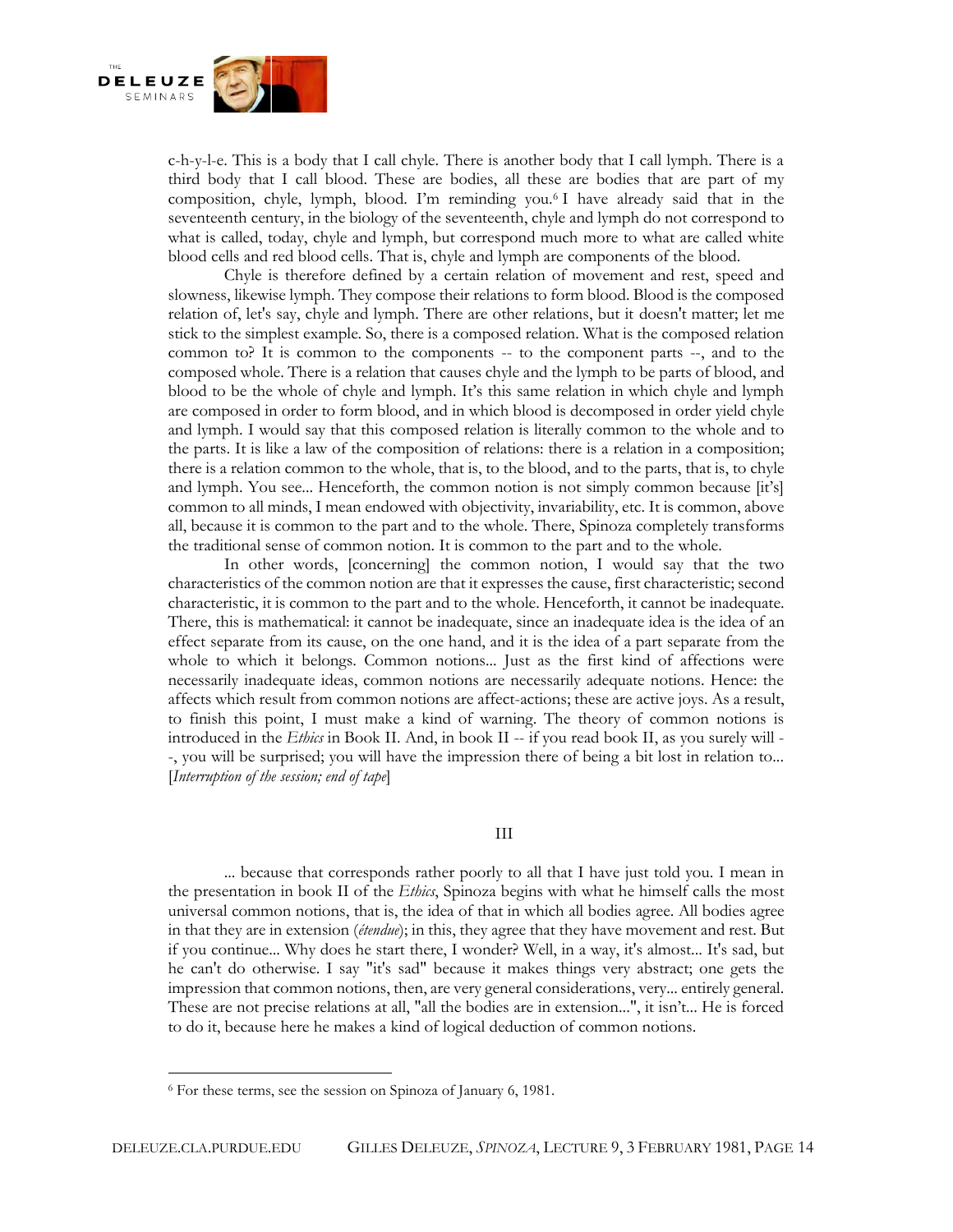

So, by making his logical deduction from common notions, he is forced to start with the most universal ones, in which it is necessary to have patience, because if you go on to the next proposition, you see that it is a question of common notions, now no longer common to all bodies, but common to "at least two bodies". I would almost say: this is the one that counts. Do not rely on the order of the text; you have to start with something. He has important reasons that make him begin with the most universal common notions. But this is not where the common notions are operative. The most universal common notions leave us floating. What's interesting are the two-bodied common notions, that is, the least universal common notions, or the most precise common notions.

Why is that what's important? For example, between the body of the sea... Moreover, I'm clarifying: the two-bodied notion common, where one of them is mine – otherwise, I wouldn't form the common notion; I can only form the common notion because one of the bodies that comes under the common notion is my body; otherwise it would be absolutely abstract – so, in fact, the least universal common notions hold the secret of all common notions. As a result, he is right to start with this order. As he makes a deduction from common notions, he is right to start with the most universal, but the whole practical sense of common notions is in the reverse order, to start from the least universal. What is interesting in life is the common notions at the level of "another body and mine", because it's through those common notions that we can raise ourselves up little by little to the most universal common notions. You understand?

Confirmation of this would simply be required, that it's indeed the least universal common notions which are first of all more important. Well, if you go to book V [of the *Ethics*], you will see that in book V, Spinoza no longer chooses the deductive order of common notions, but chooses the real order. We start by forming the least universal common notions, that is, those that suit a body and my own, and from there, we raise ourselves up toward more and more general and more and more universal common notions. So, fine, is that all? So, you see, this second effort of reason is common notions and active joys.

Have we exhausted everything? There we have gotten out of the world of signs. Why? This is almost the conclusion I wanted to reach today. Now, you understand, yes? I only have to draw some conclusions: a common notion is necessarily univocal. We are completely out of the equivocity of the sign. When you've reached the domain of compositions of relations, you have reached univocity. Why are these common notions necessarily univocal expressions? For a very simple reason: once again, they are common because they are common to at least two bodies. Henceforth, being common to at least two bodies, they express themselves in one and the same sense of the other body and mine. They cannot express themselves in several senses. And the most universal common notions are expressed of all bodies, right, but they can only be expressed in one and the same sense. There cannot be equivocity at the level of common notions for a simple reason: it's that equivocity tells me that the same thing, the same term, the same notion is not expressed in the same sense for the part and for the whole, for this and for that. On the contrary, common notions can only have a single sense. [*Pause*]

So, this world we were looking for from the start, it almost seems... I'm going too fast in a way because this is a result of what we've said. There is no longer any problem at this level. We will see that there are other problems, but there is no problem [here]. If you have understood what a common concept is, for example, the movement of the wave and the movement of my body insofar as they compose each other, this is an absolutely univocal concept. Only the bad swimmer is equivocal; only the bad dancer is equivocal. The good dancer is a univocal expression. Necessarily so: this is the world of light. Is it only that? No! A final effort... What would a final effort be? We haven't reached everything yet. What else is there? You see, I already have two levels: the bodies envisioned within the effects they have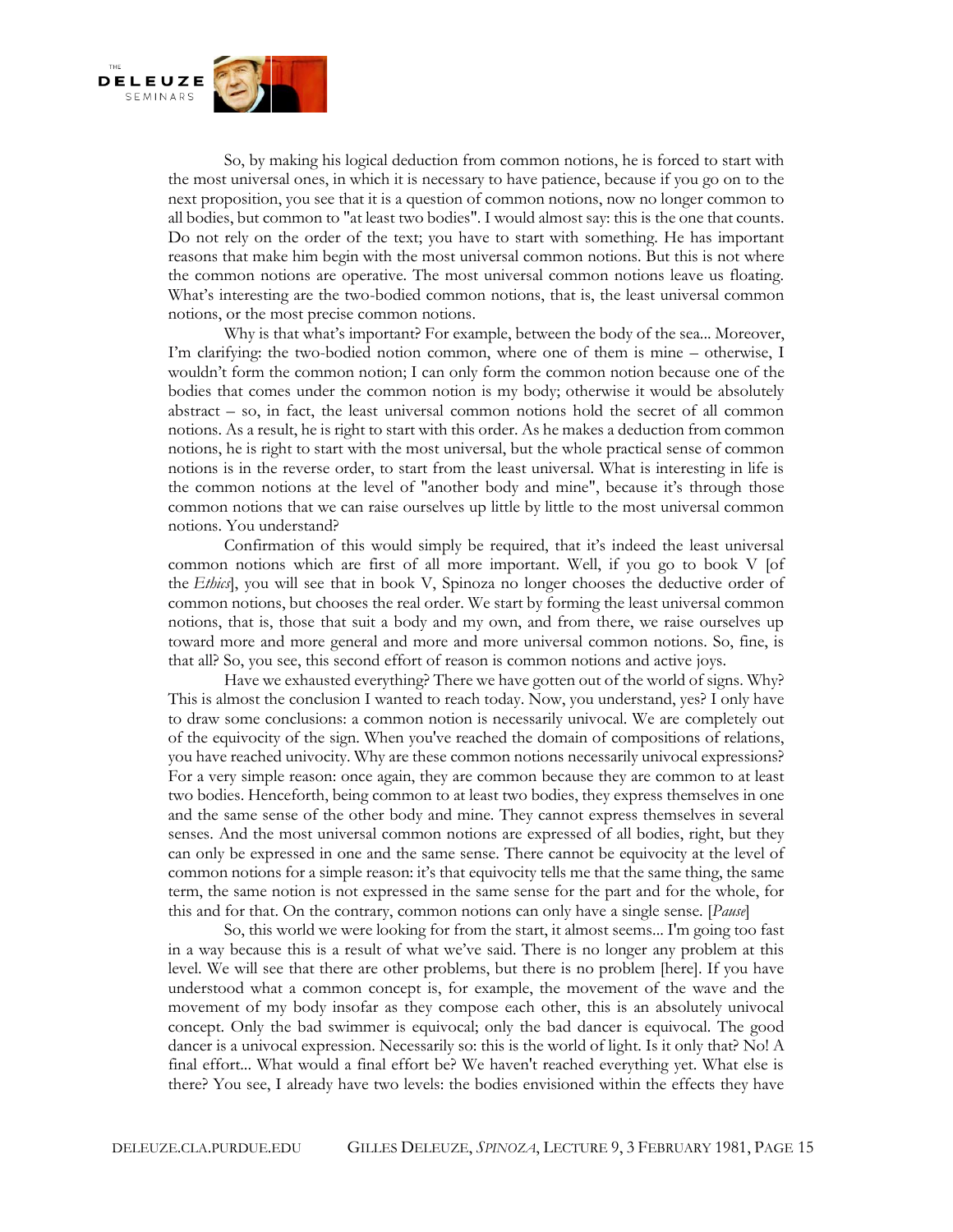

on each other; that's what inadequate affection is. A second level: the bodies envisaged in the relations that are composed; that's what the common notion or the adequate idea is.

Have I said everything about what there is in the world? No, I haven't said… I haven't expressed a term that constantly occurs in Spinoza, namely: essences, bodies envisaged in their essences. Ah, that will be very important for our future. So, isn't the common notion the idea of an essence? No, it couldn't be! What is a common notion? There, you'll allow me a quick terminological parenthesis because, once again, I so fully believe that in philosophy, there is a very... very simple terminology, but that if you do not have it, you cannot understand. It is very unfortunate [90: 00] to confuse two things. It is very unfortunate to confuse terminologically what is called an abstract idea and what is called a general idea. The difference is very important.

The abstract idea is a funny thing, to the point that nobody knows if there is one. This is not in Spinoza here, but I need it for Spinoza; these are remarks on terminology. Nobody knows if that exists, something like an abstract idea. What would it be? If there is one, what would it be? I will give an example; let's consider some examples: you see, I have my glasses here on the sheet of paper. I ... I'm extracting ... -- they're on the sheet of paper, right? – I'm extracting my glasses from the sheet of paper. Is this an abstraction? [*Laughter*] You laugh, and you say to me: obviously not, it's not an abstraction. For even with your glasses sitting on the sheet of paper, there was a so-called "real" distinction between your glasses and the sheet of paper, and not a distinction through reason. So there, I'm not making an abstraction, I'm making a separation. Is this okay? Yes.

An upper level... [*noise from sheet of paper*] -- my glasses were separable from the sheet of paper. A second level: what could we call a selection? I am making a selection, and no longer a separation... [*noise from a sheet of paper*] There we have a sheet of paper; I take it for itself. You see? These are practical exercises in philosophy. I'd dream, and then we would have to... That's how they did it in the Middle Ages, you see. They did their courses like that, and then there were... the students who spoke on very specific issues, it was great, so... There were the riots, there was all that... [*Laughter*]

So, here we have my sheet of paper; a sheet of paper has a front and a back, a frontside and a reverse side. I cannot separate them. I could separate my glasses and the sheet of paper; I cannot separate the front and back of the page. You follow me? On the other hand, I can select them. What does "selecting" mean? [It's] placing myself in the optical state in which I strictly see only one side, like that. I'll have selected either the back or the front. Ha, if I hold it like that... you see there... Well, yes, I haven't selected! Might I say that such a selection... For there are a lot of authors -- it's funny, these things -- there are a lot of authors who do... -- it doesn't matter, huh – who create a pure misunderstanding out of abstraction. They understand abstraction as being a selection of the front and back. This is idiotic; that's not an abstraction. Why? Because the front and back are given as inseparable within the thing, the sheet of paper, but in my representation, they can be given separately. My representation can give me the front and back distinctly, separately. I would say: there is no abstraction.

That gives us at least a very strict definition of abstraction: we can only use the word abstraction when we speak of an operation that consists of separating through thought what is inseparable in the representation. I don't see any other possible definition of abstraction. If you separate through thought what is inseparable in the representation itself, at that point, you make an abstraction. You follow me? So, when you selected the front, or the back, you did not make any abstraction since this is given separately in your representation, or it is separately presentable in your representation. When would you create an abstraction? Once again, we do not know if an abstraction exists, but in any case, I just know that if it exists, it must meet this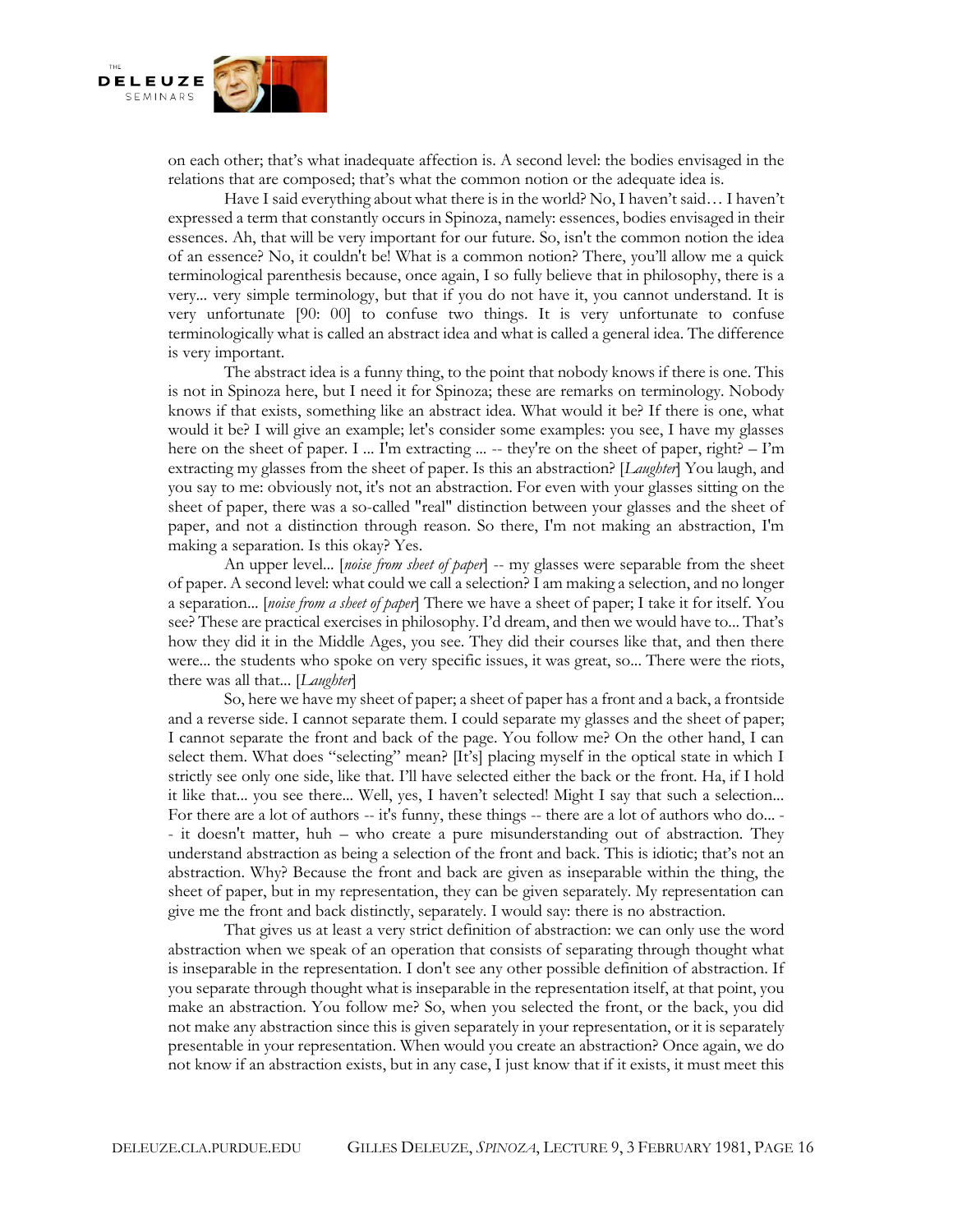

criterion: you separate through thought what is given as inseparable or unseparated in the representation.

Oh well, this is difficult! I'm choosing an example. I say: "an extension without movement" ... It's suspicious, right? I'm not sure; is this an abstraction? An immobile extension... Can I really imagine an immobile extension, or else does the movement belong to extension? If movement and extension are inseparable in the representation, when I say, "an immobile extension", I am making an abstraction. Let's choose a safer example: "an extended color". I know that color implies extension, color implies extension. If I say, "a non-extended color", I am separating through thought something that is not separable in the representation. A non-extended color would be an abstraction, okay? Are there any non-extended colors? Perhaps, I don't know, I don't know; it's very complicated. In any case, that would be an abstraction. As a result, an abstraction, in the strict sense of the word, "to separate through thought what is given as one within representation", "to create two through thought what is given as one in representation", that kind of thing creates doubts, and more than doubts, for many philosophers.

As a result, you will hear many philosophers saying: "there is no abstract idea", "there is no abstract idea, and there cannot be any because an abstract idea is contradictory". You see that this position of denying abstract ideas and the possibility of abstract ideas just consists in taking strictly the definition of abstraction. You will not be able to think as separate something that is not separable in representation. As a result, authors like Hume, like all that are called English empiricists, Berkeley, Hume, still others, and many moderns, completely deny the existence and the possibility of the existence of abstract ideas. So, what do they mean? Their thesis is understandable only if they add: "Be careful, there are no abstract ideas, but there are general ideas". That's why these are very different, abstract and general.

Because a general idea, what is it? You'll see that it's completely different. "Abstract" meant the nature of certain assumed ideas; "general" doesn't refer to a kind of idea. It's a function; it's a function that some ideas, or all ideas, can take on. It's a function. What does that mean, a function? An abstraction, if it exists, is something, something abstract. What is a generality? It's not some thing; it's a relation, it's a relation that suits several things. A general idea is the idea of a relation that suits several things. We will understand the difference; there I... -- At least, let all that teach you something -- What would the abstract idea of a triangle be? The abstract idea of a triangle would be the idea of a triangle which is neither straight, nor, er... nor, er... I don't know what, I don't know what... you see... Or an angle that is neither straight, obtuse, nor acute. That would be the pure idea of an angle. As Berkeley already said, show me such an angle... So obviously, by saying "show it to me", he was not embarrassed since, by definition, it's not demonstrable, an abstract idea. But he meant "it makes absolutely no sense". When you talk about the idea of an angle, no sense! There is no angle that isn't straight, acute, or obtuse. So, [we have] negation of abstract ideas.

That doesn't prevent there being general ideas. What is the general idea? There is no abstract idea of the triangle. The triangle is always this or that, but a triangle, whatever it is, has its three angles: the sum of its three angles equal to two right angles.  $A + B + C =$  two right angles. What is that? It's not some thing; it's a relation. This relation is suitable for all triangles, whatever they might be. Spinoza would say: "This is the common notion of triangles; this is the relation common to all triangles; it is the composed relation of all triangles." It's a general idea; it's not an abstract idea. There is no abstract idea of a triangle; on the other hand, there is a general idea of the triangle, it is the composed relation that is suitable for all triangles:  $A + B + C =$  two right angles. And  $A + B + C =$  two right angles, it is not the idea of a triangle; it's the idea of a relation, you know, it's the idea of a relation realized through all the triangles.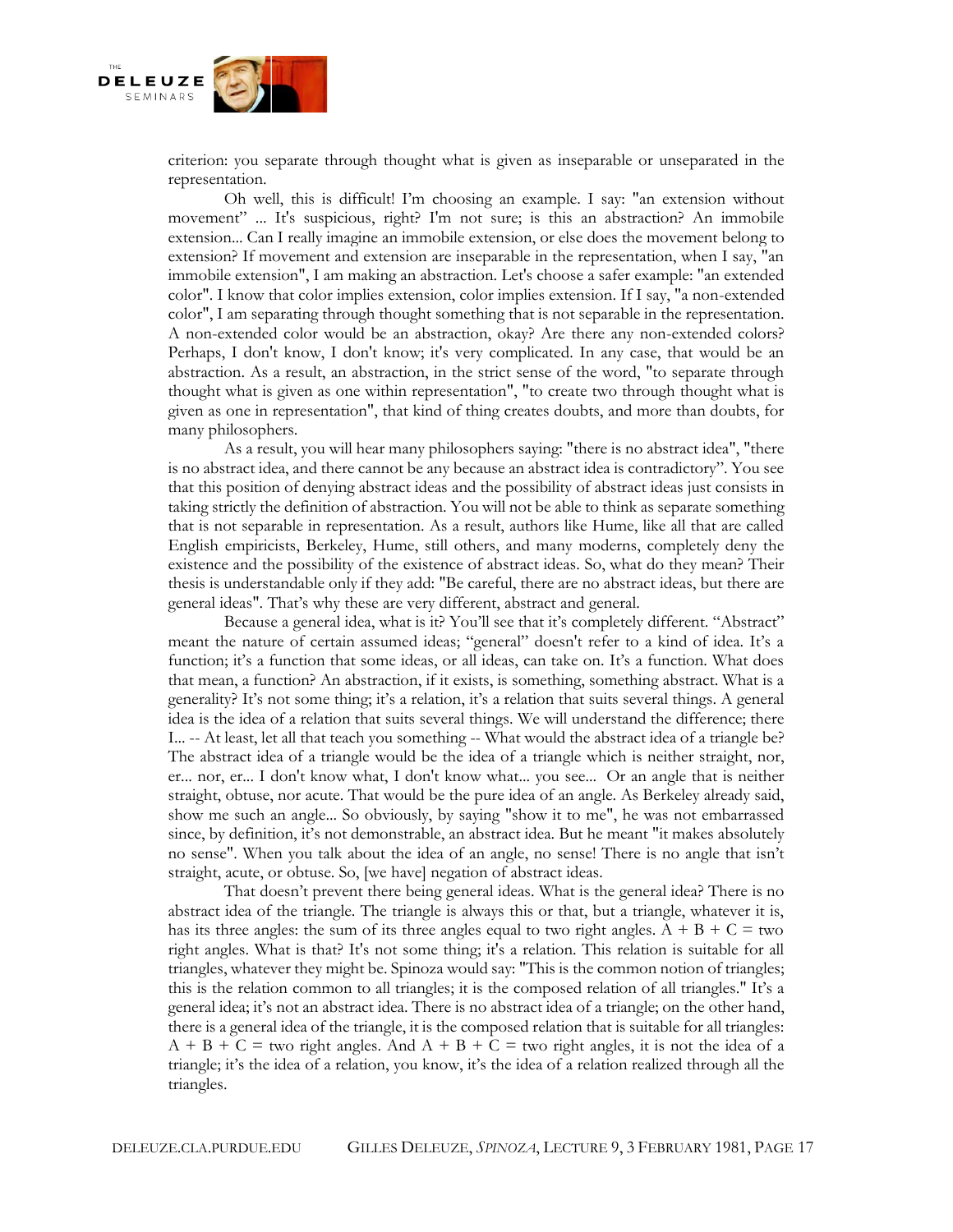

In other words, there are no abstract ideas; there are only specific ideas that can have general functions. "General" is the function that a particular idea can assume when it consists in a composed relation common to several specific ideas. The composed relation common to several specific ideas is the general idea. It's general through its function, not through its nature. You understand?

Well, I would say about Spinoza's common notions, these are above all not abstract ideas, and in fact, in Spinoza, you find... -- He has this in common with the purest empiricists -- you find quite explicitly a radical critique of the abstract idea; this even gives him a laugh, the hypothesis of abstract ideas; he finds it grotesque! And you can perhaps see why: for him, he feels this quite deeply; for him, the abstract idea is a return to equivocal language. Equivocal language proceeds by abstraction, by pseudo abstraction, but in fact, there is no abstraction. So, here Spinoza can oppose quite explicitly, in Book II, common notions to what he calls transcendental terms, transcendental terms being precisely abstract ideas. So, fine. [*Pause*]

Why did I go through this parenthesis? Well, a common notion, as far as it goes, it does not yet give us an idea of the essence of bodies. In fact, what it gives us is a composed relation which is suitable for a certain number of bodies, just as " $A + B + C$ " is suitable for all triangular bodies. But in this way, and he says it formally in a demonstration in book II, the common notion does not state the essence of anything, since the essence of a thing is, on the contrary, the singular power of action of such thing, and not the common relation between two things.

So, this means that the third step is to raise oneself from common notions to the knowledge of the singular essences of everything. And by "singular essence" -- above all, there is no need to reintroduce an abstraction either -- that is why he says "singular". It's in its individuality, in its singularity that each thing has an essence, and its essence is its degree of power of action taken within itself. It's its power of action as such. And that goes beyond common notions, so as a result, we still need take another type of idea to grasp the essences. Quite simply, what Spinoza is going to strive to show is that, starting from common notions, common notions are springboards to reach knowledge of the essences. At that moment, I myself grasp, in my essence, external bodies in their essences, and substance -- that is, God - in its essence. At that point, my knowledge no longer proceeds by common notions; it proceeds by singular essences.

And when you find in Spinoza's terminology the distinction of three kinds of knowledge, you see that it addresses some very precise things that we can summarize now, specifically:

The first kind -- if I group these -- the first kind of knowledge will be the aggregate of affections and affects-passions which result from it, that is, the world of signs.

The second kind of knowledge, called reason, will be the aggregate of univocal common notions and the active affects that result from them. How do we move from the first kind to the second? As we have seen, here I am only doing a recap; we saw it in great detail: it's by getting oneself onto the joy vector, the increase in power of action.

Third, what Spinoza calls third kind of knowledge or intuition, this time, it's the knowledge of essences. A subsidiary question: how do we move from common notions to essences? That's what we will only be able to see at the very end. In any case, the second kind and the third kind are necessarily adequate, are adequate knowledge, in contrast to the first kind, and in this way, it constitutes the world of univocity.

So, I will quickly finish on this: It is a very curious conception that we've reached. In book V, which is the most difficult one, and surely the most beautiful book, which indeed will float in the essences, will bob along in the realm of pure essences, in book V, Spinoza tells us some very strange things, in which there are -- I explained to you that, it seems to me, that this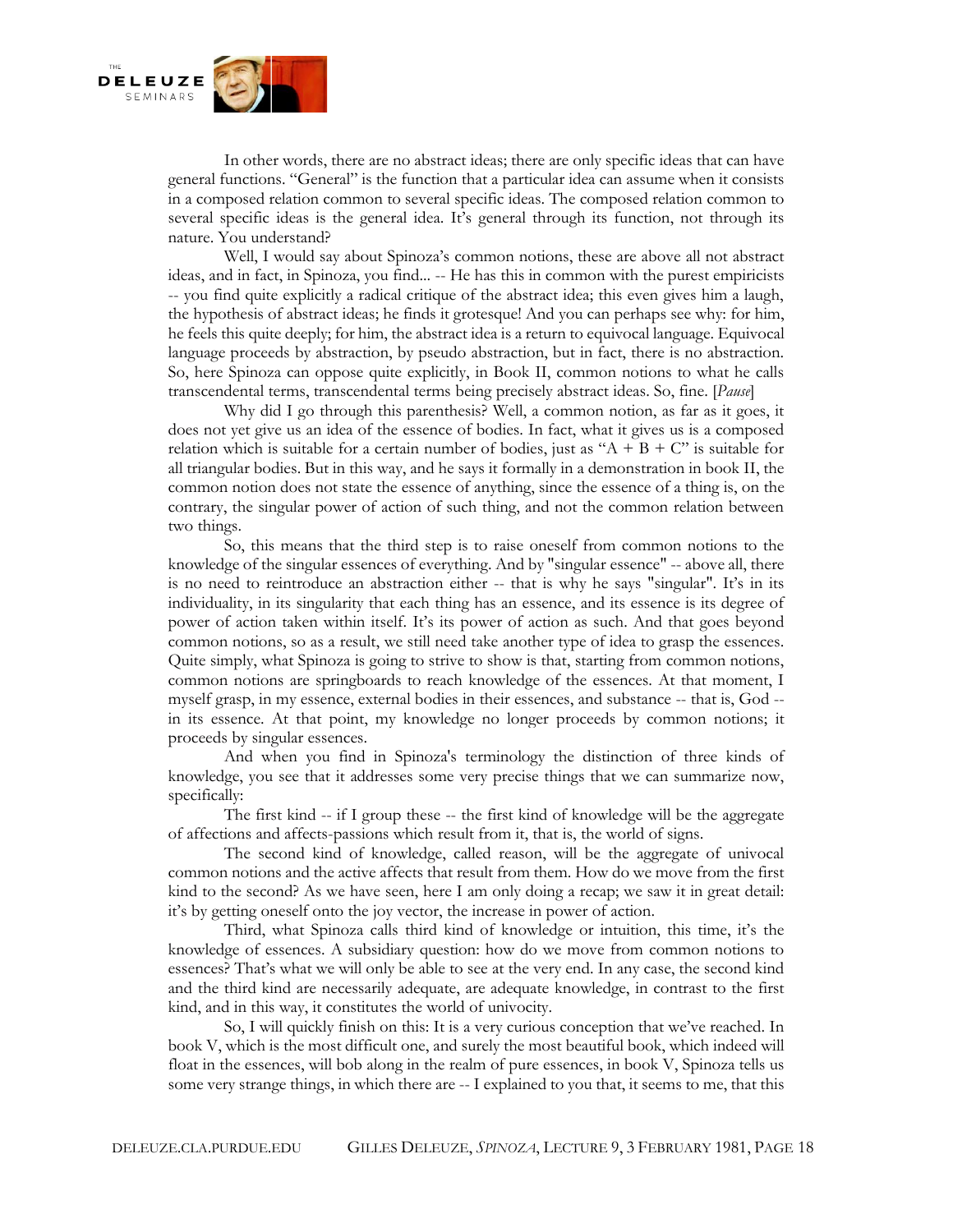

book changes rhythm, all that, has very curious speeds, accelerations, intuitions that proceed like bolts of lightning, a very different tone from other books -- well, he says... fairly constantly, he refers to his mysterious expression: "from now on, we are experiencing,… from now on, we are experiencing that we are eternal". And in commentaries on Spinoza, that has a lot... many [readers] have done extensive research on what this experience is, "from now on", that each person experiences in the second and third kind of knowledge, in which it would be eternal.

What is this eternity of Spinoza? I just want  $\ldots$  -- I can't go into the details right now --, I just want to refer to the theorems of book V, 38-40, I believe -- ah but, I don't have the reference -- yes, it's 38-40, where he tells us something, well, which seems to me quite enjoyable for us, for each of our eternities. He says: you understand, here it is, it's about, it's about knowing what you're going to do, what you're doing in your life, he says. He says: there are people, ultimately, the great majority of them, who are occupied with affections and affects of the first kind. Oddly enough, he uses the term there: "pars minima", the smallest part, and "pars maxima", the largest part. So, it's like, there, a proportion he's trying to express. There are people, and well, most of them are occupied with affections of the first kind and affects of the first kind. He says: "well those people, obviously..."

What does he mean? That really proceeds at full speed! He says, "Well, those people, yes, they run little risk of feeling eternal…" But do they? [It's] not sure, not entirely sure, that they do. And he adds this expression, which seems to me a mystery, but a very, very luminous mystery; he says: "on the other hand, the people who will have led their lives in such a way that they will have fulfilled the greatest part of themselves", "maxima pars", -- not all! -- Why not all? Not all, as we have seen, because there are inevitable sorrows, because everyone is mortal, all that... But they will have organized and composed their lives in such a way that they will have fulfilled the major part of themselves with common notions and ideas of essences, that is, affections of the second and third kind. These people are such, he says, that when they die, it's very little of themselves that dies with them. Oh, how odd; this is splendid! Very, very beautiful! Beautiful! It is the smallest part of themselves that will die with them because they have fulfilled the greatest part of themselves with affections and affects that, precisely, escape death. What did he mean?

Of course, we are right to speak of a kind of mystical experience, a kind of nonreligious experience, on which Book V ends. But it is a mystic, once again, it is a mystic of light. I mean, this story of an experimentation of eternity from now on consists in saying: but, from now on, you can act so that the greatest part of yourself is realized, so that the greatest part of your power of action is realized through common notions and ideas of essences. And at that point, well of course, you will die, you will die like everyone else, and even like everyone else, you will be very sad to die, but what will die from you and what will be sad in you about dying will ultimately be the smallest part of you.

Strange… We sense... Here, I don't even want to go any further because it's... There is nothing more to say. You have to see if this works for you, if this means something for you. If that doesn't mean anything, you can just drop it; all the rest of Spinozism is still valuable. But this is what he wants us to feel by [saying]: "we experience that we are eternal", that is, eternity is a matter of experimentation. I don't think he means it's about a given experience; he means, this is a matter of active experimentation. If you've reached the second kind of knowledge or the third kind, then you've built... you've built your own eternity, as a lived eternity. Okay, let's say...

But all this, where I want to conclude for the next time, is that henceforth, an individual, whatever it is, is composed of three levels, and this will then reinitiate all our problems concerning univocity, equivocity, and we will only have this to do in order finally to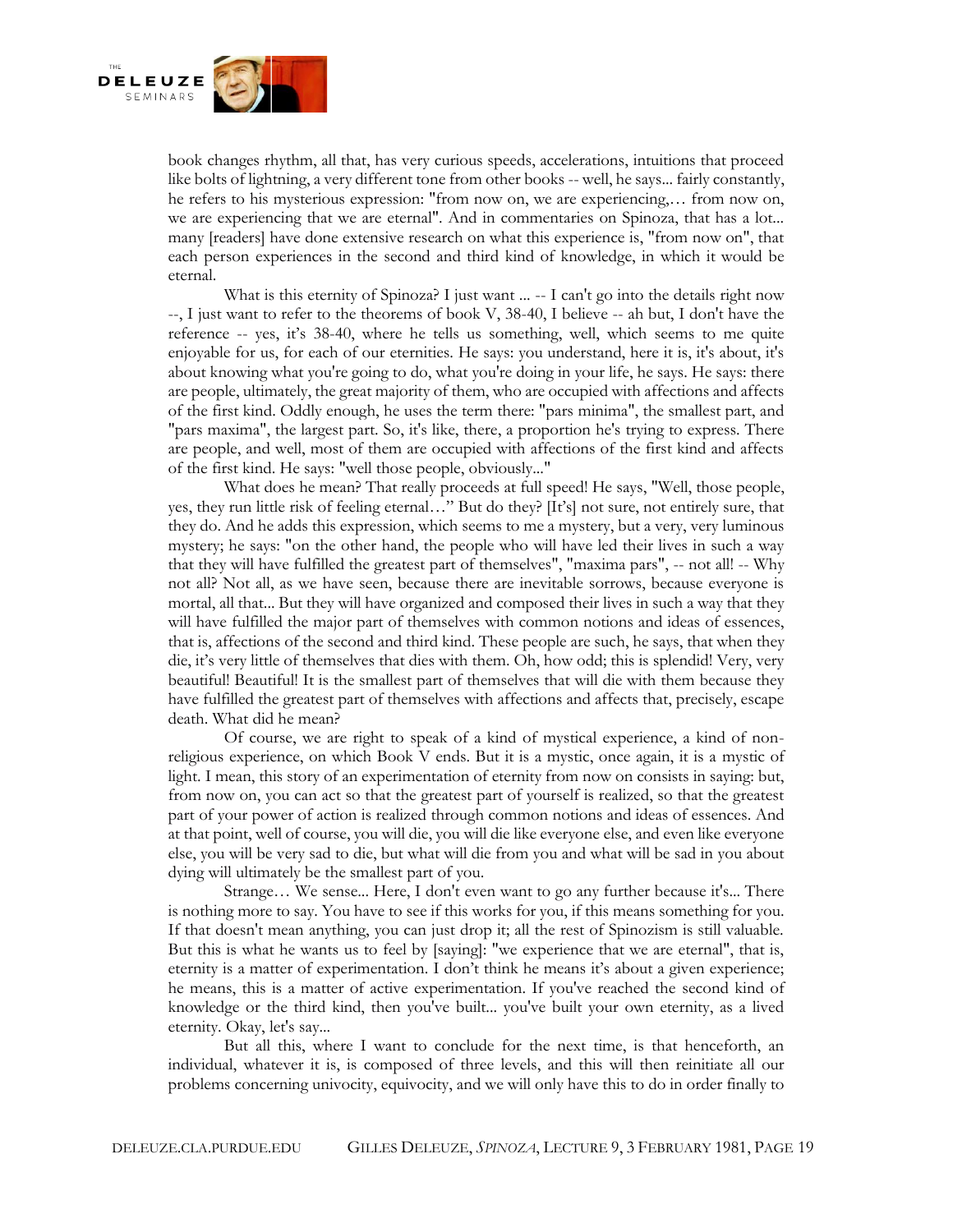

understand the relationships between ethics and ontology, which will bring us to the end. The three levels I see... I am saying: you or me, or the table -- since there are no abstract ideas - the table is this table. For man, there is no abstract idea of man; it's this one or that one. There are simply general ideas of man. What is a general idea of man? You see the difference.

The definition of man -- "man is a reasonable animal" – that's an abstract idea. Spinoza will never define man as a reasonable animal. How will he define man? By the composed relation likely to suit all men, in other words, by a collectivity. This is the way he gets into politics. He would say very well: there is no definition of man except political, since the relation to which all particular men as particular men, the relation as such that can suit all particular men as particular, that's the general idea of man. But if you are looking for an abstract essence, no. Essences are not abstract. Essence is the essence of Peter or of Paul, Spinoza repeats all the time. There is no abstract essence; there is no essence of man. On the other hand, there is a composition of relations of all men. This would be the ideal society. In fact, there aren't even any of them, since... why men? Because they were led away... If they were led away by the second and third kind [of knowledge], there would be a community of all men. There is no community of men, because we always have one foot in the first kind [of knowledge], and even worse, both feet, [*Laughter*] and then until then, within the first kind... So, there aren't any, there just aren't. That's why societies are needed. And societies are the means through which, one way or another, we manage within the first kind. Fine.

But you see, there are singular essences, you, me, this table, it has a singular essence, the little cat, the dog, anything has a singular essence, everything, everything. This is the deepest core of an individual. Second level: there are relations, relations of movement and rest, of speed and slowness. At the same time, these relations are constitutive sometimes of an individual, sometimes between two individuals. When they are between two individuals, it's not serious; they are always both at the same time, they are always both between individuals and constitutive of an individual. I mean: a relation will be constitutive of blood, and this same relation will be between chyle and lymph. As every individual is composed, is infinitely composed, it is the same thing to say: a relation is between two individuals, or to say, a relationship is constitutive of a third individual. So, the relations of movement and rest, speed and slowness are the second dimension of every individual. So, you are not only a singular essence, you are an aggregate of relations of movement and rest, of different speed and slowness. You, Peter, there are different relations from those that compose Paul. Simply, Pierre and Paul can compose themselves between each other, compose their relations; at that point, they form a third individuality. Fine.

And what else? There are the affections, the passive affections that happen to me. They are inevitable. The first kind indeed has a domain, but this domain, to what dimension of the individual does it refer? To this, this time: that an individual has a very large number... -- he says it like that --, a very large number of parts, "plurime partes", *plurime partes*, word for word: a very large number of parts. Every individual is composed, that is, has a very large number of parts, which themselves constitute sub-individualities, etc., etc., ad infinitum. So, I have an infinity of parts that compose me, which enter into my composition.

What creates the unity of everything? I would say that the very large number of parts which constitute me, which belong to me, belong to me in such or such a relation -- the relations that compose me --, and the relation or the relations that compose me express my essence. But I can say that the individual has three dimensions in Spinoza: the extensive parts which belong to him or her - in parentheses, under a particular relation -- the second dimension: the relations that characterize him or her; third dimension: the singular essence that corresponds to him or her.